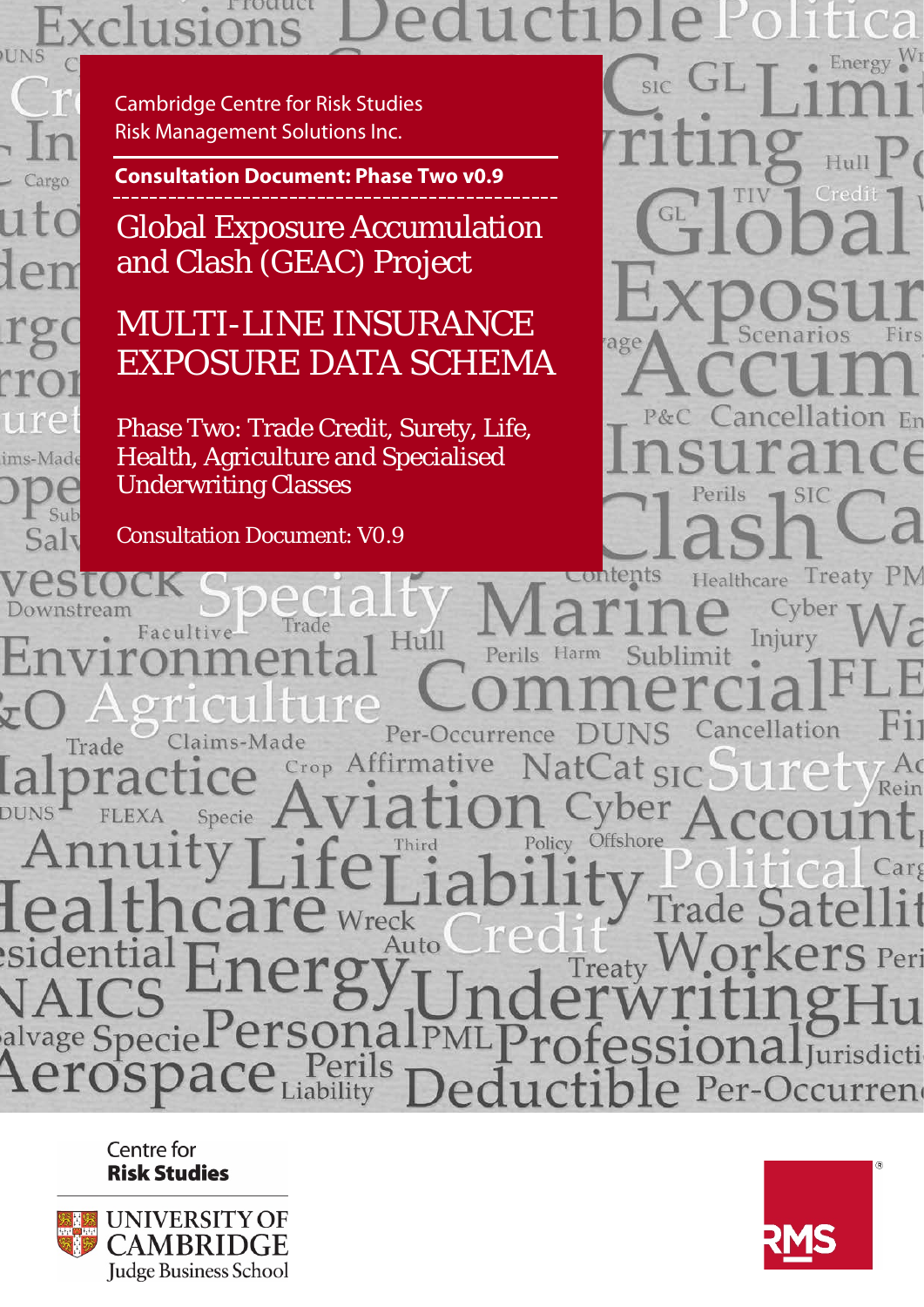# Multi-Line Insurance Exposure Data Schema: Phase Two

# **Consultation Document v0.9**

## **Contents**

| 2.  |  |
|-----|--|
| 3.  |  |
| 4.  |  |
| 5.  |  |
| 6.  |  |
| 7.  |  |
| 8.  |  |
| 9.  |  |
| 10. |  |
| 11. |  |
| 12. |  |
| 13. |  |
| 14. |  |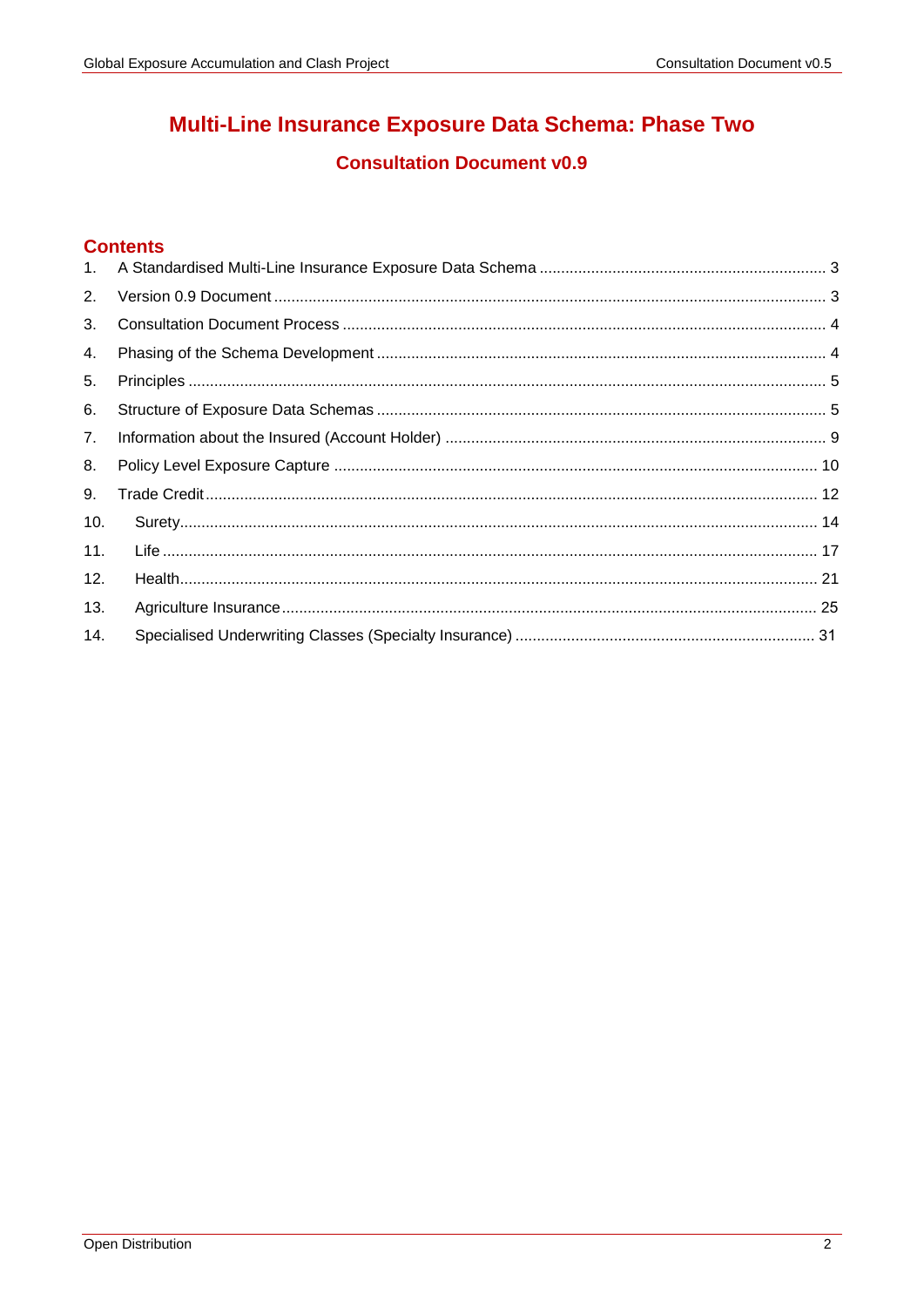## **Part A: Overview and Progress**

## <span id="page-2-0"></span>**1. A Standardised Multi-Line Insurance Exposure Data Schema**

Cambridge Centre for Risk Studies (CCRS) and Risk Management Solutions (RMS) are coordinating the development of a data schema to capture insured exposure in the main lines of insurance business.

## **1.1. Aims and Objectives**

The project will develop an open source multi-line data schema to capture the most significant lines of insurance across all geographical markets. The data standard will be agnostic to the platform on which it is implemented.

The proposed schema will provide a standard minimum set of exposure data fields that will enable insurance industry participants, both insurers and reinsurers, to:

- a) Provide a more comprehensive and standardised framework for monitoring and reporting exposure enterprise-wide and function as a system of record, for risk managers, brokers, consultants, and analysts;
- b) Improve interchanges of data between market players to refine transferring of risk to reinsurers and other risk partners, reporting to regulators, and exchanging information for risk co-share, delegated authority, and bordereau activities;
- c) Apply accumulation risk model scenarios for classes of business that currently have less well-developed models available for them;
- d) Support clash model analysis for scenarios that impact multiple lines of insurance;
- e) Enable a new generation of models and risk analytics as well as expand the scope of potential risk management applications.

The schema will aid in the development of a more unified industry through increasing the capability for dialogue and cross communication.

## <span id="page-2-1"></span>**2. Version 0.9 Document**

This document requests feedback on the structure and dictionaries of a proposed exposure data schema for the Phase Two classes of insurance business:

- 2.1 Trade Credit
- 2.2 Surety
- 2.3 Life
- 2.4 Health
- 2.5 Agriculture
- 2.6 Specialised Underwriting Classes

This is the fifth consultation document and proposes a version 0.9 structure of the Phase Two classes of insurance for the exposure data schema. Through this document, we intend to solicit feedback from the insurance community and continue the dialogue in the schema's ongoing development and validation. We have connected with subject matter experts over the past several months to further develop and expand the phase two schema discussed here.

We are grateful for your feedback and recommendations, and ask that completed consultation documents be submitted to Kayla Strong (k.strong@jbs.cam.ac.uk) by April 20<sup>th</sup>, 2018.

The schema structure for Phase Two classes of insurance starts on page [9](#page-8-1) of this document.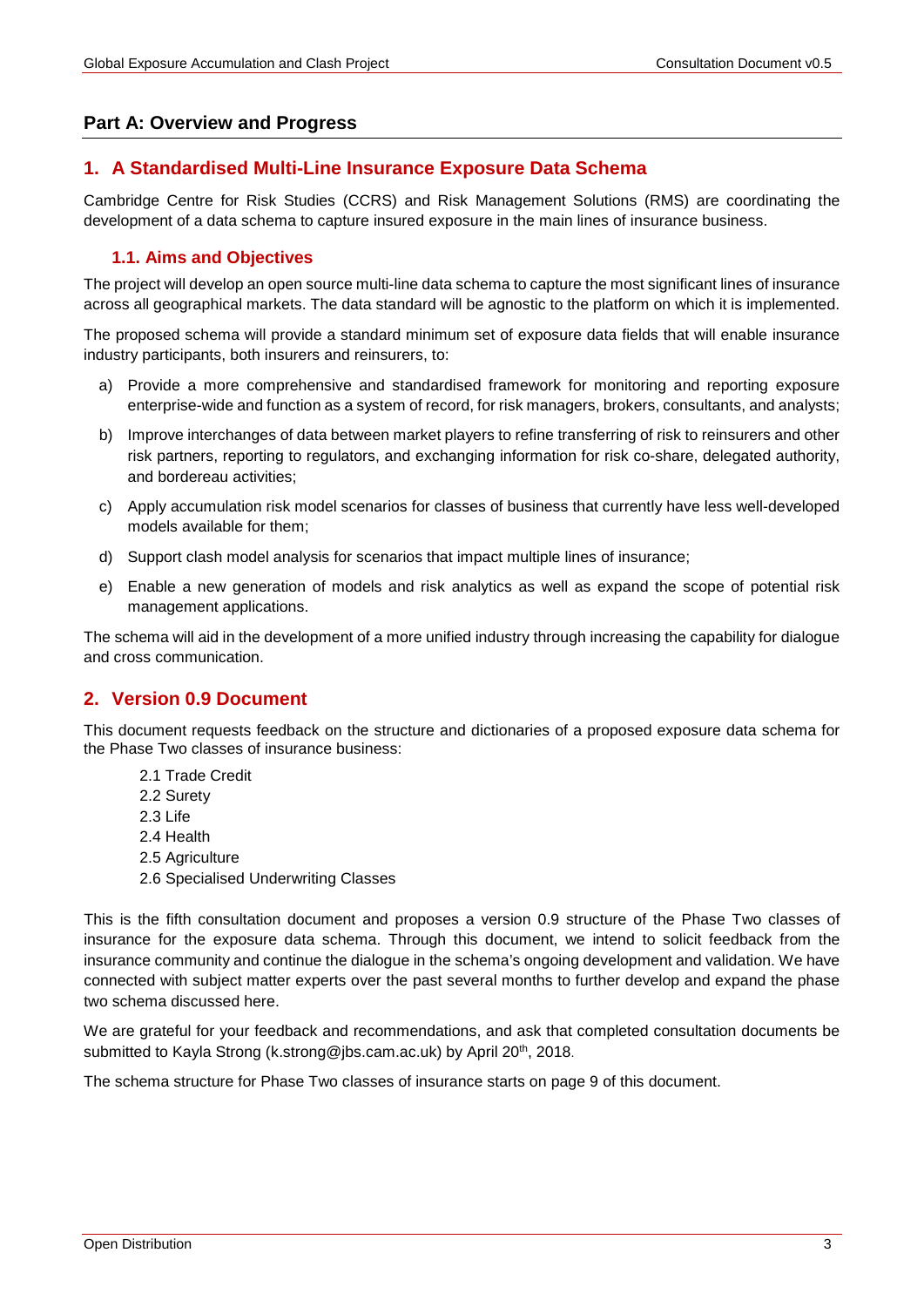# <span id="page-3-0"></span>**3. Consultation Document Process**

#### **Version 0.1: Principles and Prioritisation**

The first stage of the project involved setting out the key principles and prioritisation of the classes of business for development of the schema. The Version 0.1 consultation document, available for download [here,](http://cambridgeriskframework.com/getdocument/69) describes the objectives of the project, provides an overview of current market practice, reviews the wide range of existing and proprietary data schemas for different classes of insurance that are currently available and how a data schema can incorporate existing standards and current practice, and proposes a set of principles to be observed when designing the schema.

The V0.1 round of consultation is now closed and we greatly appreciate the feedback that we received and gratefully acknowledge the time and contributions from the various companies and individuals who worked with us to refine the objectives. We also thank those who attended the workshops and participated in telephone interviews.

We incorporated the views and feedback from the V0.1 consultation into the planning, phasing, and structure of the proposed data schema.

#### **Version 0.5: Outline Structure and Key Components**

Version 0.5 of the proposed data schema provided an outline structure for each class of business and defines the main categories of exposure data for each class of insurance. We defined these as 'dictionaries' – lists of categories that can be applied to accounts to describe and classify pertinent information for accumulation purposes. In Version 0.5 we sought to identify all the dictionaries required, but did not attempt to define all the content of each of these dictionaries – i.e. the fields and categorisation, lists of asset types, or attributes of the exposures and coverages. This work is completed in version 0.9. We have completed V0.5 for the Phase 2 schema earlier this year, and have incorporated the feedback into this V0.9 report.

#### **Version 0.9 Detailed Structure**

Version 0.9 uses the data structure agreed after the Version 0.5 consultation to propose the detailed content of a minimum data requirement specification for that class. This involves identifying for the contents of each dictionary in the schema for that class of insurance: i.e. a full listing of all the categories of sub-types of insurance, coverages, insured assets, and their attributes. This document is the V0.9 detailed structure for the Phase 2 classes of insurance.

#### **Version 1.0 Complete Schema**

The feedback from the consultation of version 0.9 is consolidated into a final consensus and published as a Version 1.0 complete minimum data standard for each class of insurance.

Version 1.0 consists of complete listings of field values, reference tables, and definitions.

We expect there to be future versions of the schema for each class of insurance business, Versions 2 and beyond, that could add greater detail and granularity, evolve or extend the schema. At present, however, we propose to develop a minimum data requirement for exposure monitoring and accumulation risk management across many classes of insurance. We prioritise breadth (i.e. developing a standard and unified view across multiple classes of insurance business) over depth (i.e. the level of detail required to capture a particular class of insurance).

## <span id="page-3-1"></span>**4. Phasing of the Schema Development**

The development of the exposure data schema is proceeding in phases:

#### **Phase One**

- 1.1 Casualty Liability
- 1.2 Marine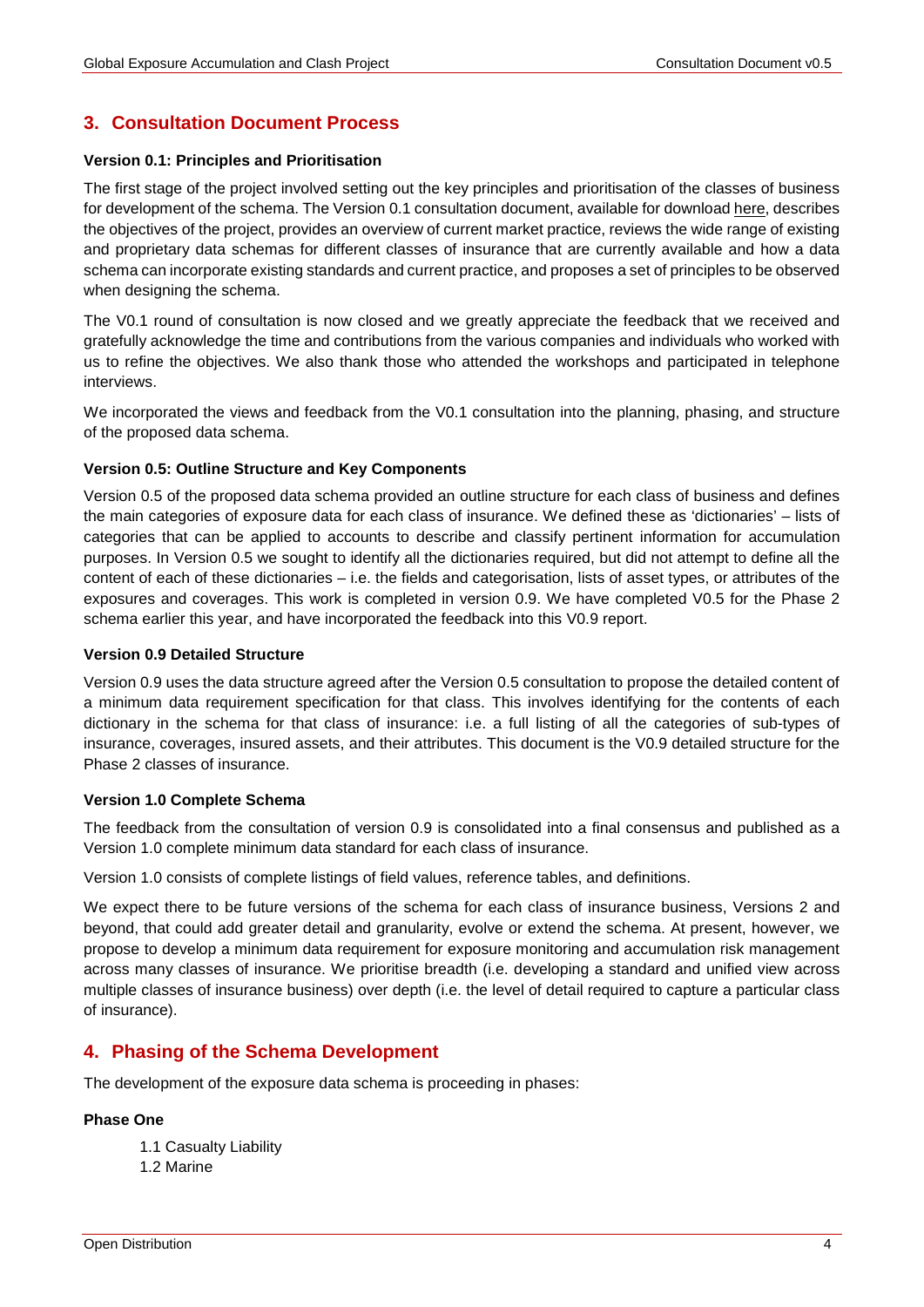- 1.3 Energy
- 1.4 Aviation

#### **Phase Two**

- 2.1 Trade Credit
- 2.2 Surety
- 2.3 Life
- 2.4 Health
- 2.5 Agriculture
- 2.6 Specialised Underwriting Classes

#### **Phase Three**

- 3.1 Political & Security Risk
- 3.2 Annuities and Pensions
- 3.3 Personal Accident
- 3.4 Auto Insurance

## **4.1. Classes of Insurance with Existing Data Schemas**

Data schemas already exist for other classes of insurance that are in use and widely adopted. A complete data schema for all classes of insurance will include these existing exposure types. These schemas will not be further refined or published as part of this project, but we recommend using existing current practice for:

- Commercial Property
- Residential Property
- Homeowner Property
- Cyber Insurance
- Workers Compensation

## <span id="page-4-0"></span>**5. Principles**

The following principles, agreed during the V0.1 consultation and afterwards, have guided the development of this exposure data schema. They are described in further detail in the V0.1, available [here.](http://cambridgeriskframework.com/getdocument/69)

- 1) Exposure and accumulation focus
- 2) As simple as possible
- 3) Make the schema hierarchical and extensible
- 4) Asset descriptions combined with insurance coverage
- 5) Make the data schema compatible with other standards as far as possible

## <span id="page-4-1"></span>**6. Structure of Exposure Data Schemas**

The schema proposes a set of information that can be applied to an individual policy. A policy is an insurance contract with an insured, either an organisation or an individual. An insured may represent an 'account' to an insurance practitioner, and an account may consist of several policies, possibly in different classes of insurance.

A policy may have additional schedules attached to it, such as lists of the assets or risk objects (such as people or products) that are being insured under that policy. The schema proposes a minimum set of attributes for each of the assets or risk objects on the schedule.

The schema for each class of business includes of a number of 'dictionaries', or lists of defined categories that can be applied to account holder, policy, asset or risk object details to describe and classify information about them for accumulation purposes. These dictionaries are defined in the schema structures for each class of insurance.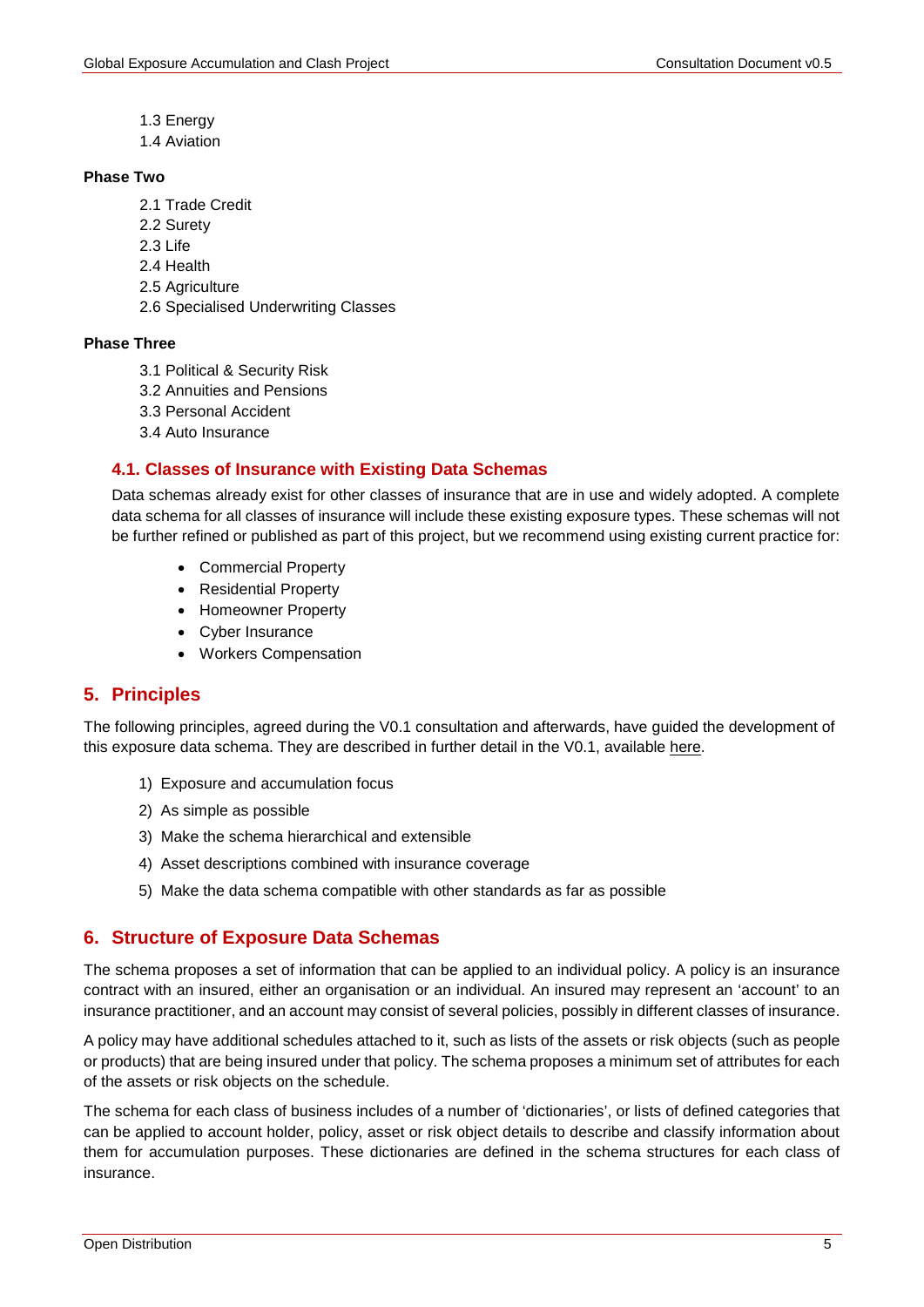## **6.1. Information about the Insured (Account Holder)**

The account holder is identified and categorised with other high-level information that is relevant to exposure management, such as the types of the activities and operations of the account holder.

The information about the insured is standard across all classes of insurance.

For some classes of insurance, such as casualty liability, the characteristics of the insured organisation are the key determinants of the exposure, so in these classes there is a more extensive set of information required on the attributes of the insured.

#### **6.2. Policy Contractual and Financial Structure**

Contract information about the policy is captured, including financial structure, dates of coverage inception and expiration, and the legal jurisdiction in which claims or disputes are settled.

The policy-level financial structure requires information on policy total limit, deductible, co-share and attachment point.

Information on total limit is essential for exposure management. Financial structures for insurance policies can be complex. The data schema provides the capability for defining financial terms in addition to a policy total limit, deductible, co-share and attachment point to any grouping and permutations of individual items on asset types, asset attributes, or locations.

#### **6.3. Type of Insurance**

#### [Dictionary List]

Each policy is characterised by the type of insurance business within the class of insurance, sometimes referred to as a "line" of insurance business, although the term "line" is sometimes applied to the whole class of insurance. Insurance type is provided as a standardised list of categories, as a dictionary (i.e. a list of agreed types) for each class of insurance. Insurance type is the accepted segmentation of the market into the range of insurance products offered to cover particular sets of assets and insurance needs with appropriate coverages. These products are often written using common contractual templates that are typically modified and customised for specific client needs. The potential for the schema to identify the contractual template used is discussed below.

#### **6.4. Insurance Coverage Type**

For each type of insurance, the schema identifies the coverage type which would be applied, for example: physical damage, third party liability, business interruption, etc. There can be multiple types of coverages which can be applied to one type of insurance. In these cases, an individual record will be recorded for each coverage type. For example, within Marine classes of insurance, ports and terminals insurance provides both property damage cover and business interruption cover. Another example is Commercial General Liability (CGL) which has three coverages: bodily injury and property damage liability, personal and advertising injury liability, and medical payments cover. We would list each of these separately within the schema. These are listed in the same table as the type of insurance within this consultation document, to facilitate discussion on their appropriate association to individual sub-types of insurance.

#### **6.5. Schedule of Insured Assets**

The policy can include one or more schedules of assets ('risk objects') being insured under this policy. A schedule is a listing of individual assets. In some cases, only the largest assets will be individually listed on a schedule with all other unlisted assets covered in aggregate under the policy total. The more that individual assets can be specified, the more exposure can be managed with accuracy and confidence. The schema supports the market practice of having assets being described both as schedules of individual assets and aggregate cover for unlisted assets.

For each item in the schedule, the schema provides the capability to assign the following information.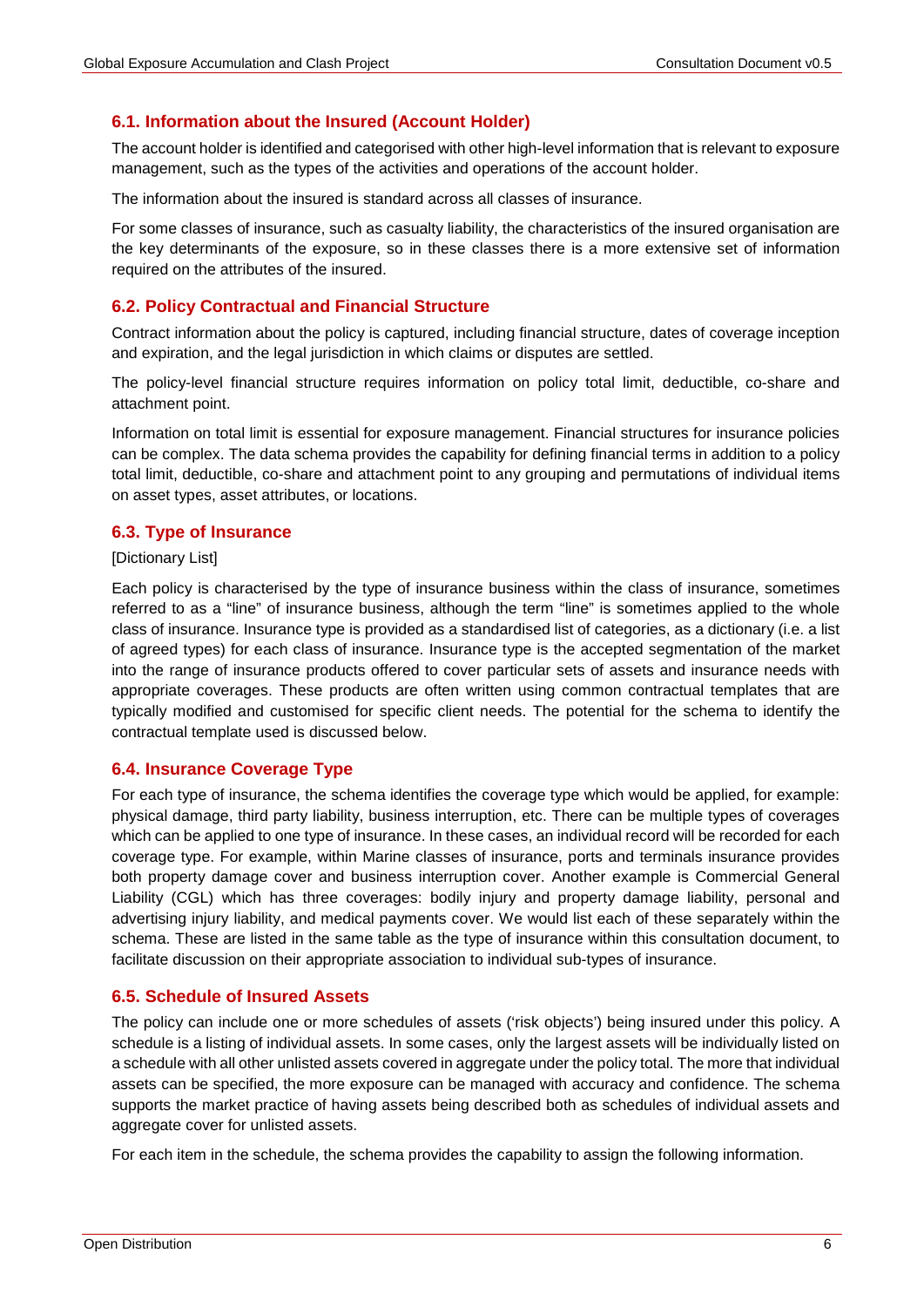#### **6.5.1. Type of Asset**

[Dictionary List - Specific to Class of Insurance or Type of Insurance]

A categorisation of the individual asset on the schedule from an agreed list of types. The proposed schema dictionary provides a hierarchical system of categorising the assets typically covered in the insurance type. We try to limit the dictionary to a maximum of 10 categories in the highest level of categorisation, with each of these categories potentially able to be further divided into 10 subcategories. For the schema Version 1.0 we propose to keep this categorisation as simple as possible and to limit the categorisation to a maximum of these 100 subdivisions wherever possible, only using a third layer of categorisation of type of asset where absolutely necessary.

## **6.5.2. Attribute of Asset**

[Dictionary List - Specific to a Particular Type of Asset]

Each type of asset has a relevant listing of one or more standard attributes that have major exposure implications, and for which exposure managers might want to analyse and review their portfolio of insured assets. We try to limit the number of attributes for each type of asset to a maximum of 10.

Attributes can be numerical metrics, open or free text fields, or descriptive categories. Where an attribute is a descriptive field, we provide an agreed dictionary list of the options for the description categories. For Version 1.0 we propose to limit the number of categories to a maximum of 10 categories in the highest level of categorisation, with the potential to further divide each category of asset attribute into 10 sub-categories in future versions of the schema.

## **6.5.3. Location of Asset**

For individual assets that are in fixed locations, the physical location is a key attribute in determining its exposure to geospatial hazards and assists in exposure accumulation analysis and modelling of geographical perils. The schema captures the latitude and longitude coordinate of the geographical centroid of the asset, together with an assessment of the precision of that locator. The exposure data schema encourages the capture of geographical location information with as high accuracy as possible, using geocoding to the best precision available. Where geocoding is derived from address interpretation, for example knowing that the asset is located within a specific administrative region, the centroid of the administrative region can be used. This location will be independent of the insured's location, which will be captured within the "Information about the Insured" Dictionary (Table 1). These dual locations support the exposure modelling of assets while also preserving the insured's legal jurisdiction.

#### **6.6. Inclusions and Exclusions**

The schema provides an ability to include a full depiction of the causes of loss that are included in the coverage and excluded from it, as a schedule of inclusions and exclusions. Market practice is either the provision of All Risks coverage, sometimes accompanied by exclusion clauses for certain causes of loss (and write-backs where exclusions are reinstated), or the provision of Named Peril coverage, with an explicit contractual listing of specific causes of loss that are covered. There will be space provided within the schema were both the inclusions and exclusions can be listed, if needed.

Each type of insurance is often written using common contractual templates that are typically modified and customised for specific client needs. Different contractual templates are across the market, typically with US and European markets using different wording structures. We will provide a space where these wordings can be listed, referencing the insurer's specific amendments as needed.

Examples of contractual wording templates include:

- LMA 3030 (Terrorism Insurance Physical Loss or Physical Damage Wording)
- CL380 (Institute Cyber Attack Exclusion Clause)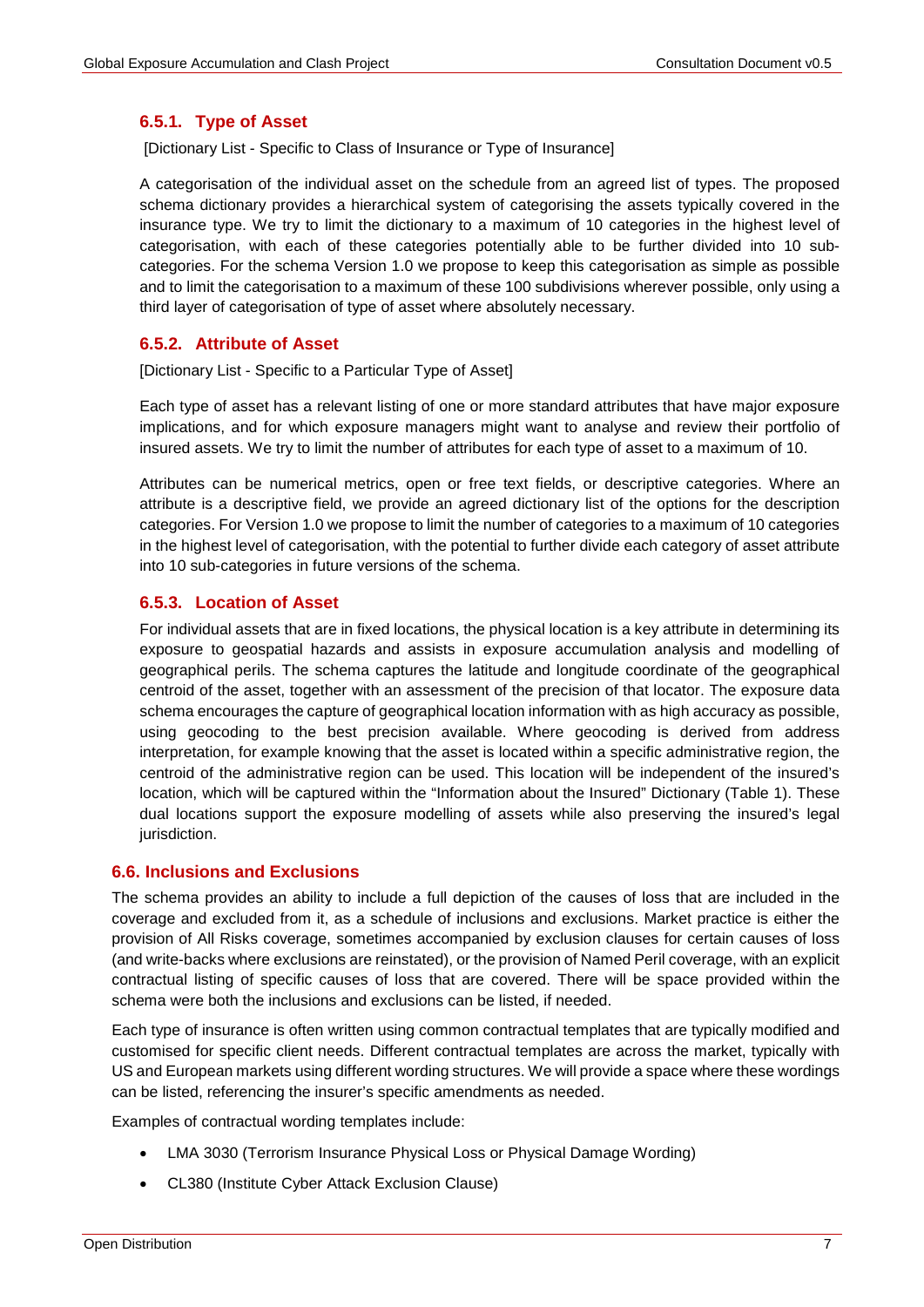- LMA5287 (Property & Plant Testing & Commissioning Clause)
- LMA5203 (Limited Nuclear Risk Exclusion Clause)
- NMA 464 (War and Civil War Exclusions Clause)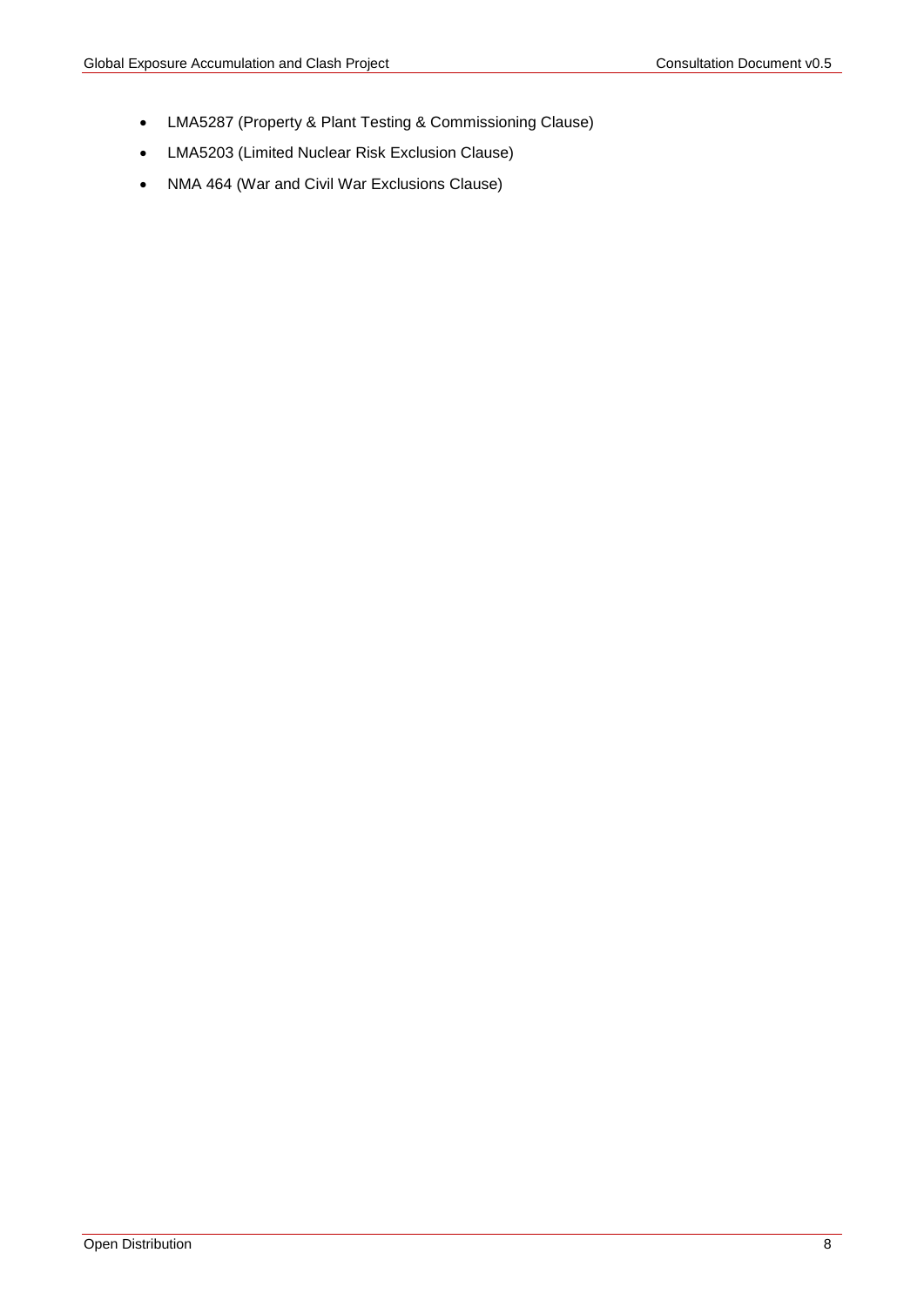## **Part B: Schema Structure for Phase Two Classes of Business**

This section describes the outline structure and key components of the exposure data schema for the following classes of insurance business:

- **Trade Credit**
- **Suretv**
- Life
- **Health**
- Agriculture
- Specialised Underwriting Classes

Please review and comment on the proposed structure and where possible, propose content for the various dictionaries required.

## <span id="page-8-0"></span>**7. Information about the Insured (Account Holder)**

Information about the insured will be collected at a primary level, which various policies and lines of insurance can reference. The information is desirable but not essential and will be filled in as available. Additional user defined fields are available to account for specific organisational requirements.

<span id="page-8-3"></span>**Table 1: Information about the insured**

<span id="page-8-1"></span>

| a)           | Name (Common)                                            |     |                                                              |
|--------------|----------------------------------------------------------|-----|--------------------------------------------------------------|
| b)           | Full Legal Name                                          |     |                                                              |
| c)           | Organisation Identifier Coding Information (DUNS Number) |     |                                                              |
| d)           | Unique identified (Insurance Organisation Specific)      |     |                                                              |
| e)           | Size of company: Annual revenue                          |     |                                                              |
| $f$ )        | Size of company: Total number of employees               |     |                                                              |
| g)           | Size of company: Total Payroll                           |     |                                                              |
| h)           | Size of company: Annual Turnover                         |     |                                                              |
|              |                                                          |     | 2012 Code                                                    |
| i)           | Activity/Business Sector of Company, NAICS Code          | ii. | 2017 Code                                                    |
| j)           | Insurance Aggregation Business Sectors <sup>1</sup>      |     |                                                              |
|              |                                                          | i.  | <b>Street Address</b>                                        |
|              |                                                          | ii. | City                                                         |
|              | Location                                                 |     | State/County/Province                                        |
| $\mathsf{k}$ |                                                          |     | Country                                                      |
|              |                                                          |     | Zip/Postal Code                                              |
|              |                                                          |     | Longitude and Latitude or<br><b>Location Well Known Text</b> |
|              |                                                          |     | Legal Jurisdiction                                           |
| $\vert$      | <b>Currency Units</b>                                    | i.  | <b>Currency Date</b>                                         |
| m)           | Credit Rating (or schedule of credit ratings)            |     |                                                              |

<span id="page-8-2"></span> <sup>1</sup> Insurance Aggregation Business Sector refers to the broad industry sector the insured fits best. This was initially developed during the Centre for Risk Studies Cyber Schema, and has proven a valuable reference for aggregation calculations.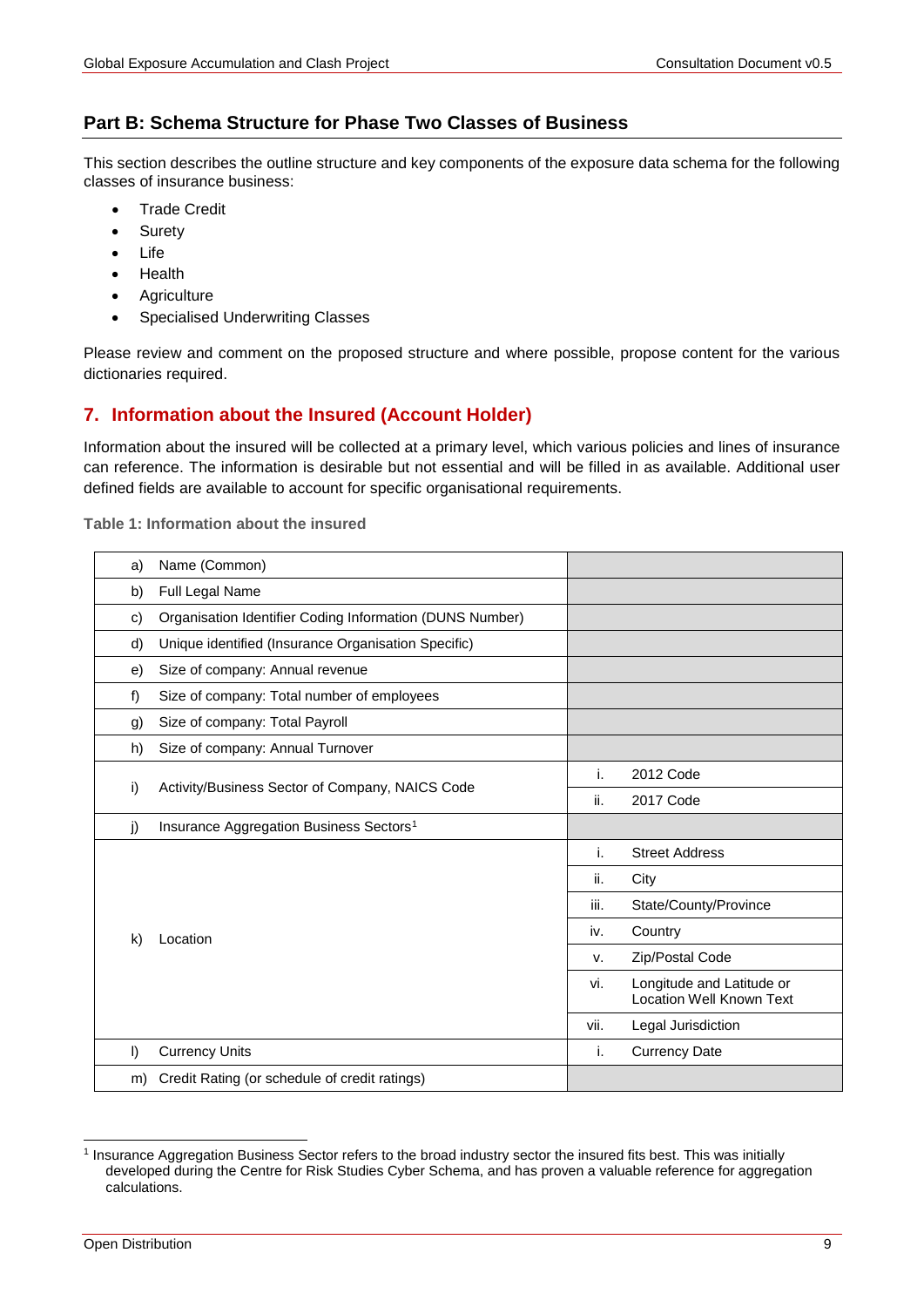#### **A) Please comment on the proposed information about the insured, outlined above.**

## <span id="page-9-0"></span>**8. Policy Level Exposure Capture**

The schema proposes a set of information that will be applied to each individual policy. A policy is an insurance contract with an insured. For commercial lines, the insured is an organisation. An insured may represent an 'account' to an insurance practitioner, and an account may consist of several policies.

The following information is proposed for each policy. The information is desirable but not essential, and will be filled in as available. Additional user defined fields are available to account for organisational specific requirements.

**Table 2: Information about the policy** 

| a) | Policy Number                                  |                                                                   |                                                       |  |  |  |
|----|------------------------------------------------|-------------------------------------------------------------------|-------------------------------------------------------|--|--|--|
| b) | Office                                         |                                                                   |                                                       |  |  |  |
| c) | Division                                       |                                                                   |                                                       |  |  |  |
| d) | <b>Insurance Product</b><br>Name               |                                                                   |                                                       |  |  |  |
| e) | Class of Insurance                             |                                                                   |                                                       |  |  |  |
| f) | Currency                                       | i.                                                                | <b>Currency Date</b>                                  |  |  |  |
| g) | Claims Occurrence <sup>2</sup>                 | i.                                                                | Claims Made                                           |  |  |  |
|    |                                                | ii.                                                               | Occurrence                                            |  |  |  |
|    |                                                | iii.                                                              | <b>Occurrence Notified</b>                            |  |  |  |
| h) | Claims Trigger                                 | i.                                                                | Causation                                             |  |  |  |
|    | Pathway <sup>3</sup>                           | ii.<br>Opening of a Construction Site                             |                                                       |  |  |  |
|    |                                                | iii.                                                              | Manifestation                                         |  |  |  |
| i) | Civil legal liability<br>exposure <sup>4</sup> |                                                                   |                                                       |  |  |  |
| j) | Policy Financial                               | i.                                                                | <b>Total Insured Value</b>                            |  |  |  |
|    | <b>Structure</b>                               | Policy Co-share Percent<br>ii.                                    |                                                       |  |  |  |
|    |                                                | Policy Attachment Point<br>iii.                                   |                                                       |  |  |  |
|    |                                                | Policy Self Insured Retention (SIR)<br>iv.                        |                                                       |  |  |  |
|    |                                                | Policy Deductible<br>v.                                           |                                                       |  |  |  |
|    |                                                | <b>Total Policy Limit</b><br>vi.                                  |                                                       |  |  |  |
|    |                                                | Aggregate Limit<br>vii.                                           |                                                       |  |  |  |
|    |                                                | Policy Exposure (calculated field based on values above)<br>viii. |                                                       |  |  |  |
|    |                                                | ix.                                                               | Payment Term<br>1.<br><b>Maximum Credit</b><br>Period |  |  |  |

<span id="page-9-1"></span><sup>&</sup>lt;sup>2</sup> Claims occurrence refers to how the claim is launched or recognized. This is particularly important for liability coverage,

<span id="page-9-2"></span>which has different policies specific to each type of claim occurrence.<br><sup>3</sup> Claims Trigger pathway refers to how the claim occurs. This is particularly important for Trade Credit, which requires this level of detail for underwriting and risk aggregation.

<span id="page-9-3"></span><sup>4</sup> For liability policies we want to capture the legal exposure of the policy which is a collection of various civil tort claims like wrongful act, breach of duty; wrongful act, error and omission; misstatement; breach of confidentiality, etc.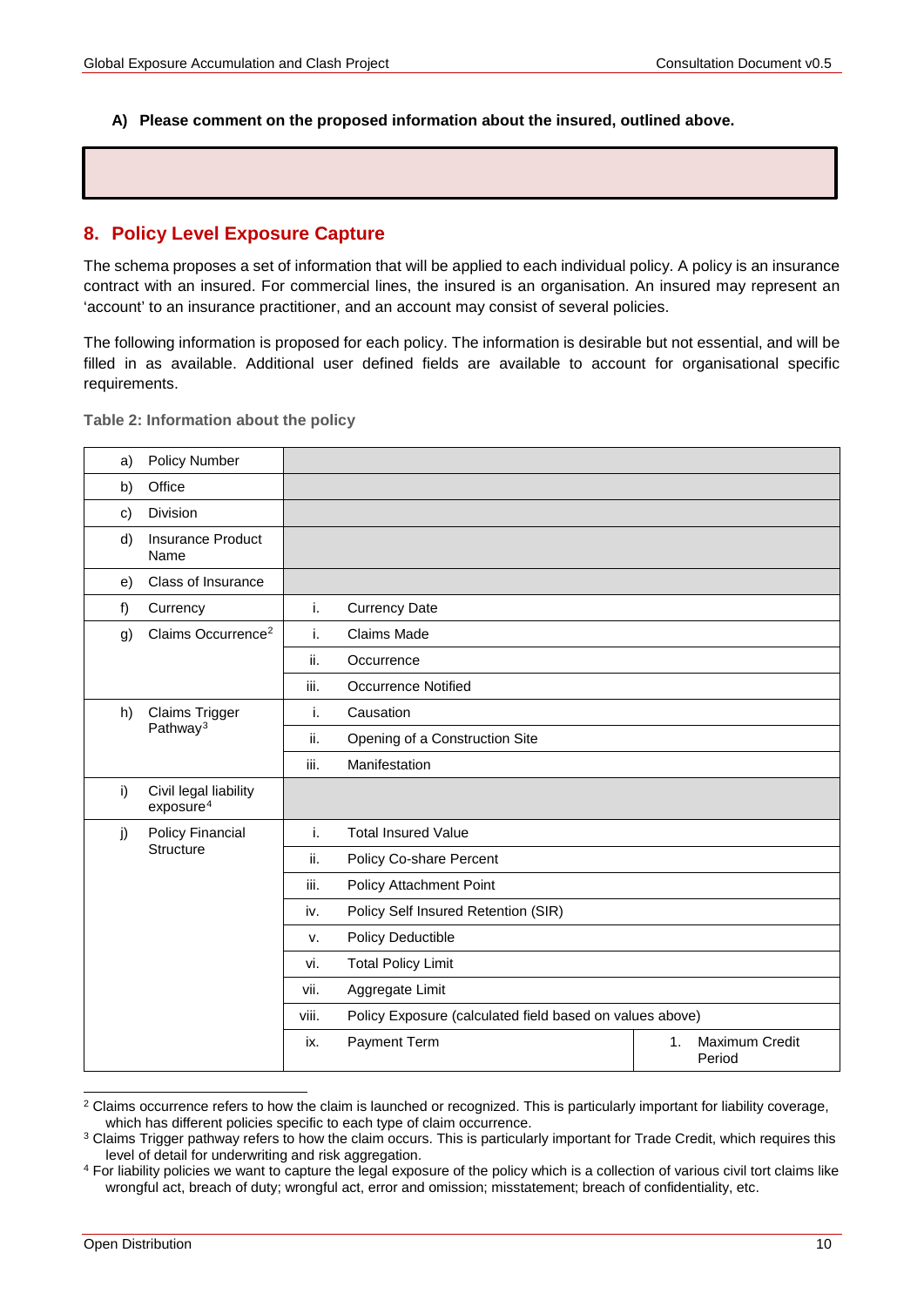|          |                             |              |                       | 2. | <b>Maximum Extension</b><br>Period |
|----------|-----------------------------|--------------|-----------------------|----|------------------------------------|
|          |                             |              |                       | 3. | Stop Shipment<br>Period            |
| k)       | <b>Currency Units</b>       |              |                       |    |                                    |
| $\vert$  | Inception Date              |              |                       |    |                                    |
| m)       | <b>Expiration Date</b>      |              |                       |    |                                    |
| n)       | <b>Retroactive Date</b>     |              |                       |    |                                    |
| $\circ)$ | Cedent Name <sup>5</sup>    |              |                       |    |                                    |
| p)       | Location                    | i.           | <b>Street Address</b> |    |                                    |
|          |                             | ii.          | City                  |    |                                    |
|          |                             | iii.         | State/County/Province |    |                                    |
|          |                             | iv.          | Country               |    |                                    |
|          |                             | v.           | Postal Code           |    |                                    |
| q)       | Named Peril(s)              |              |                       |    |                                    |
| r)       | Inclusions Listing          | i.           | <b>LMA Wording</b>    |    |                                    |
|          |                             | ii.          | Peril Listing         |    |                                    |
| s)       | <b>Exclusions Listing</b>   | i.           | <b>LMA Wording</b>    |    |                                    |
|          |                             | ii.          | Peril Listing         |    |                                    |
| $1$      | Terms and<br>conditions     |              |                       |    |                                    |
| u)       | Blanket coverage<br>details | (text field) |                       |    |                                    |

## <span id="page-10-0"></span>**B) Please comment on the proposed information about the policy, outlined above.**

<span id="page-10-1"></span> <sup>5</sup> Only where applicable.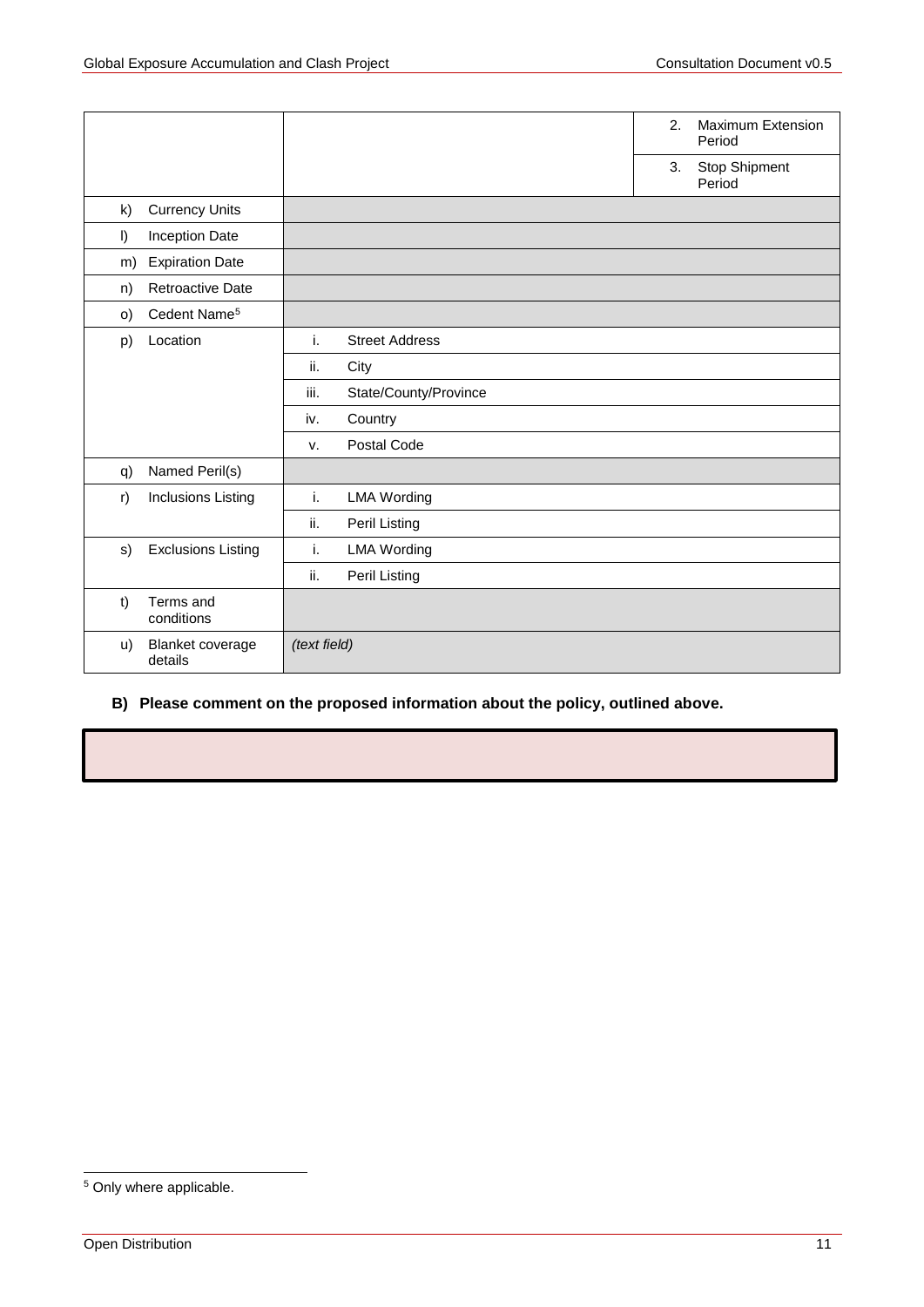## **9. Trade Credit**

Trade credit insurance is a form of business insurance which provides coverage against the risk of not being paid for goods or services sold by the insured. This non-payment can be due to either commercial or political risks. Trade credit is applicable to all sizes of businesses and is seen internationally in the business community. In addition to providing financial insurance, trade credit insurance can also provide risk management services through various market monitoring initiatives. Trade credit operates differently than some of the other forms of insurance seen within the project, due to the various actors involved. As a result, trade credit has a variation of the structure described in the introduction.

## **9.1. Information about the Insured (Account Holder)**

When considering the insured, or account holder of the policy, insurers and reinsurers may have varying information about them. This will continue to be recorded in the primary/general section, described in part (A). We recognise that not all fields can be filled, but suggest to simply fill as much as available.

## **9.2. Information about the Counterparty (Buyer, Obligor)**

The counterparty is the buyer in the trade credit relationship, and requires similar details as the insured, with some small adjustments. We propose the information needed is captured within [Table 1](#page-8-3) with the following additional details. This table will apply for each obligor under each policy.

**Table 3: Additional required information about the counterparty** 

| Limit Granted<br>a)                   |      |                             |
|---------------------------------------|------|-----------------------------|
| Payment Term (Duration in Days)<br>b) |      | Maximum Credit Period       |
|                                       | Ш.   | Maximum Extension Period    |
|                                       | iii. | <b>Stop Shipment Period</b> |

**C) Please comment on the proposed information about the counterparty. Is there information which should be added or removed?**

#### **9.3. Types of Credit Insurance**

[Dictionary: Trade Credit – Types of Insurance]

A suggested listing of primary types of trade credit insurance commonly offered within the insurance market is:

**Table 4: Trade credit insurance types**

|    | <b>Insurance Type</b>                  |  |  |  |  |  |  |
|----|----------------------------------------|--|--|--|--|--|--|
| a) | Single Buyer                           |  |  |  |  |  |  |
| b) | Multi-Buyer                            |  |  |  |  |  |  |
| C) | Export                                 |  |  |  |  |  |  |
| d) | Multi-National                         |  |  |  |  |  |  |
| e) | <b>Political Risk</b>                  |  |  |  |  |  |  |
| f) | Excess of Loss                         |  |  |  |  |  |  |
| g) | Receivable Management (Subcontracting) |  |  |  |  |  |  |
| h) | Payable Insurance                      |  |  |  |  |  |  |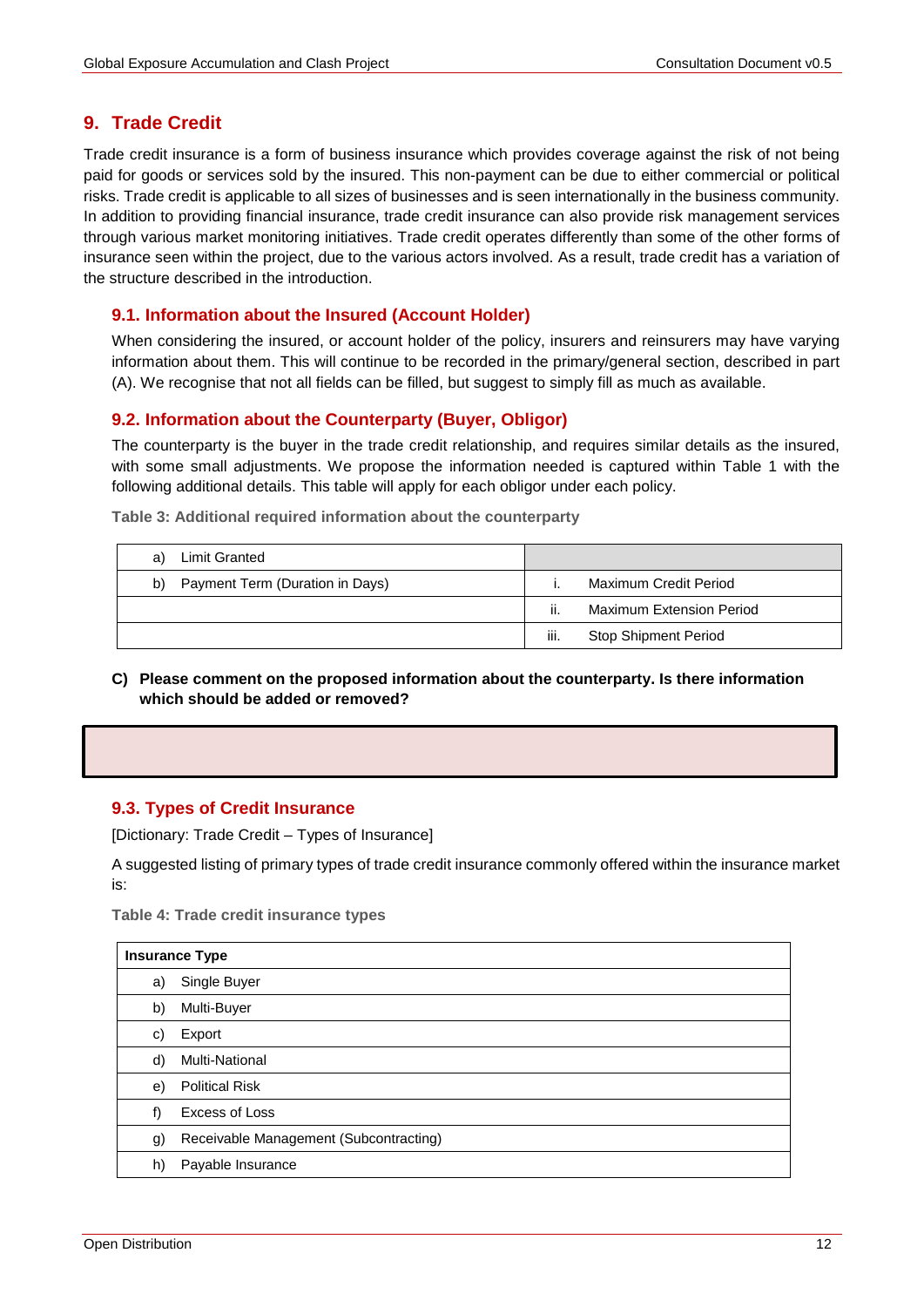i) Ground up/Whole Turnover

**D) Please comment on the listed types of trade credit insurance. Are there types of trade credit insurance which should be added or removed?**

#### **9.4. Trade Credit Asset Types**

[Dictionary: Trade Credit – Asset Types]

Within trade credit insurance, the insurable asset is trade receivable or trade payable between the obligor/buyer and the insured/supplier. This is listed below.

**Table 5: Trade credit asset types**

| <b>Asset Type</b> |                      |  |  |  |
|-------------------|----------------------|--|--|--|
|                   | a) Trade Receivables |  |  |  |
|                   | b) Trade Payables    |  |  |  |

**E) Please comment on the asset types covered by trade credit insurance. Are their additional asset types which should be included?**

#### **9.5. Trade Credit Asset Attributes**

[Dictionary: Trade Credit – Asset Attributes]

We suggest the following information is required pertaining to the receivable.

**Table 6: Trade credit asset attributes**

| <b>Asset Attributes</b>                     |                         |
|---------------------------------------------|-------------------------|
| <b>Contract Expiration</b><br>a)            |                         |
| <b>Total Insured Value</b><br>b)            |                         |
| <b>Total Insured Receivables</b><br>C)      |                         |
| Term (Days)<br>d)                           |                         |
| Average Days of Sales Outstanding<br>e)     |                         |
| Maximum Credit Period (Payment terms)<br>f) |                         |
| Provisions<br>g)                            | 180 Days Overdue        |
|                                             | ii.<br>360 Days Overdue |

#### **F) Please comment on the asset attributes proposed for accounts receivable. What additional information is required?**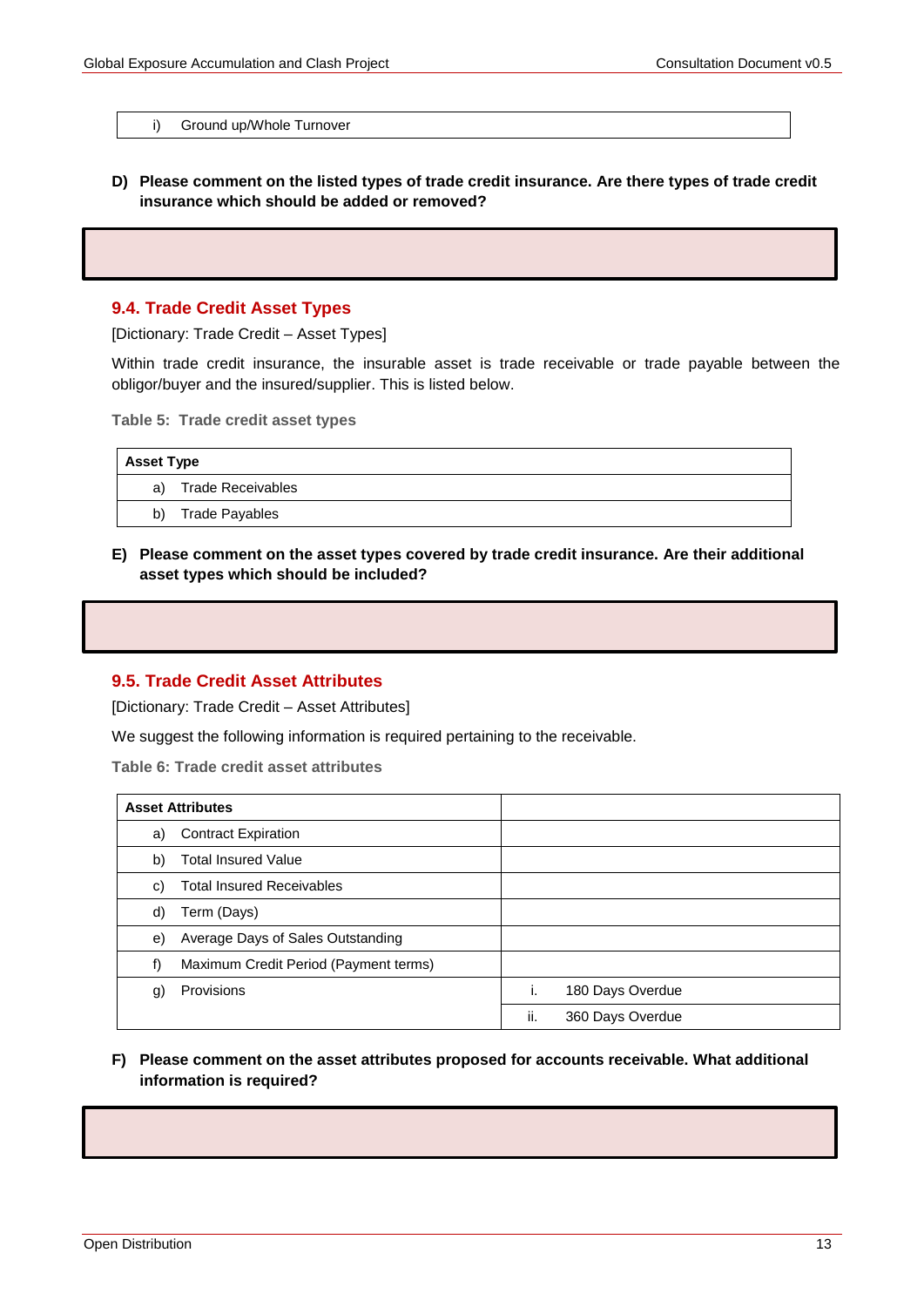# <span id="page-13-0"></span>**10.Surety**

Surety (or Surety Bonds) are a unique category within the insurance industry, as they are not a form of insurance but a bond, handled within the insurance market. The insurer acts as a surety to guarantee the obligee (the recipient of an obligation) that the principal (the primary party who will perform the task) can complete the task as agreed within the contract. Surety bonds remove a degree of uncertainty and risk within commercial financial contracts. The construction and maintenance sectors tend to buy surety bonds instead of professional liability insurance and the bonds are called 'contract surety bonds'.

Surety operates differently than insurance, with different actors, partnerships, and structures. As a result, surety has a variation of the structure described in the introduction.

## **10.1. Information about Contractor (also known as Principal/Obligor)**

Surety bonds require information about the contractor, or principal whose work is being guaranteed. We propose the information needed is captured within Table 1.

## **10.2. Surety Bond Types**

[Dictionary: Surety – Types of Surety Bonds]

A suggested listing of surety bonds commonly offered within the insurance market is:

**Table 7: Surety bond types**

| <b>Bond Type</b>                         | <b>Bond Sub Type</b> |                                            |
|------------------------------------------|----------------------|--------------------------------------------|
| called<br>Construction<br>a)<br>(also    | i.                   | <b>Bid Bond</b>                            |
| contract surety bond)                    | ii.                  | Performance Bond                           |
|                                          | iii.                 | Payment Bond                               |
|                                          | iv.                  | Advance Payment Bond                       |
|                                          | v.                   | Maintenance Bond                           |
| Private/Public Projects<br>b)            |                      |                                            |
| Tax Bonds/ Revenue Bond/<br>$\mathbf{c}$ | i.                   | Airport revenue bonds                      |
| Municipal Revenue Bond                   | ii.                  | Industrial revenue bonds                   |
|                                          | iii.                 | Public power revenue bonds                 |
|                                          | iv.                  | Hospital revenue bonds                     |
|                                          | v.                   | Housing revenue bonds                      |
|                                          | vi.                  | Student Ioan revenue bonds                 |
|                                          | vii.                 | Transit revenue bonds                      |
|                                          | viii.                | Water revenue bonds                        |
|                                          | ix.                  | Highway revenue bonds                      |
|                                          | х.                   | Toll road bonds                            |
|                                          | xi.                  | College and university<br>revenue bonds    |
|                                          | xii.                 | Double-barrelled bonds                     |
| d)<br><b>Judicial Bonds</b>              | i.                   | <b>Bail Bonds</b><br>Defendant Bonds<br>1. |
|                                          |                      | 2.<br>Appeal Bonds                         |
|                                          |                      | 3.<br>Counter-Replevin<br><b>Bonds</b>     |
|                                          |                      | $\mathbf{4}$ .<br>Release of Lien Bonds    |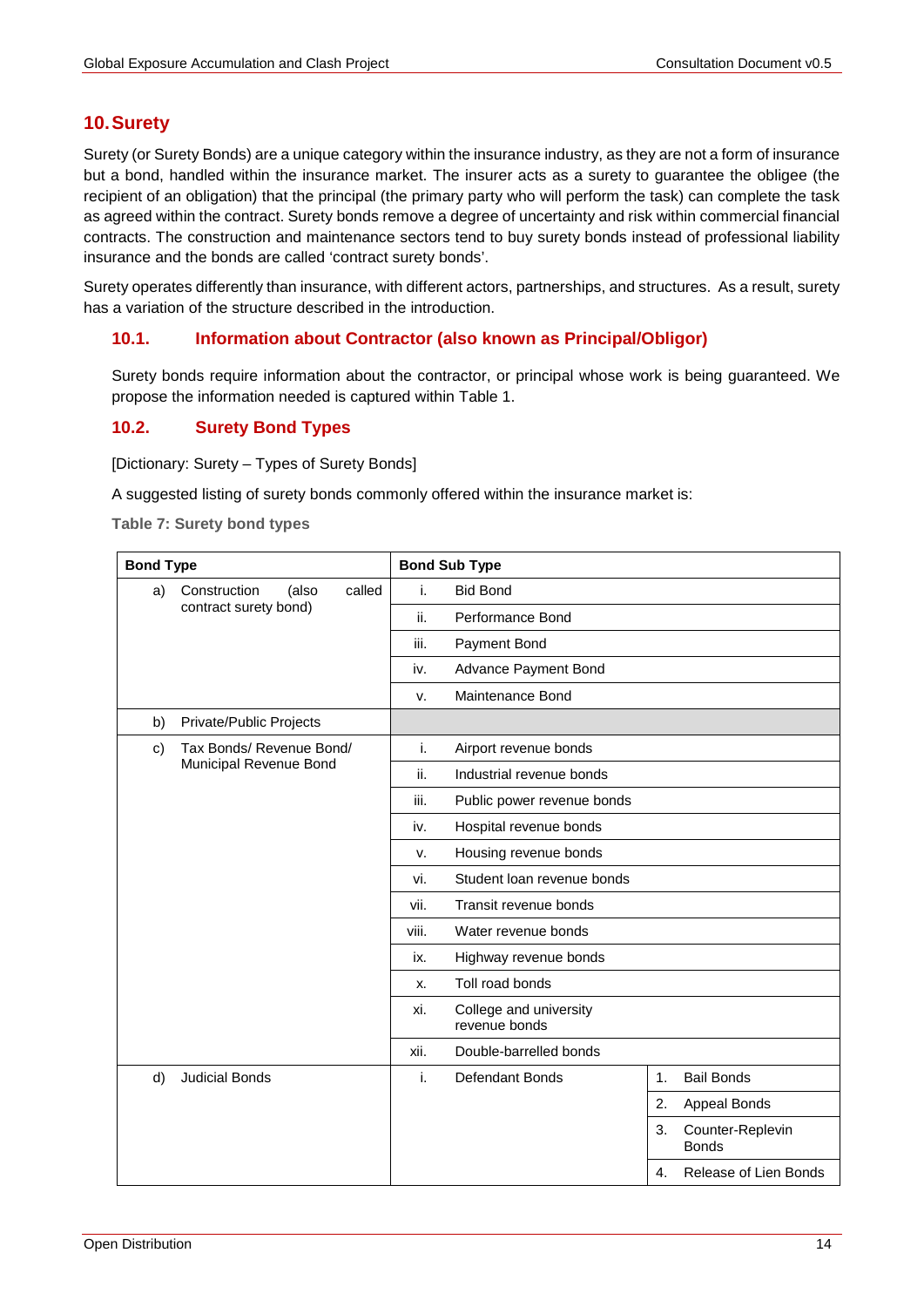|                                  | ii. | <b>Plaintiff Bonds</b> | 1. | <b>Attachment Bonds</b>                    |
|----------------------------------|-----|------------------------|----|--------------------------------------------|
|                                  |     |                        | 2. | <b>Claims and Delivery</b><br><b>Bonds</b> |
|                                  |     |                        | 3. | Indemnity to Sheriff<br><b>Bonds</b>       |
|                                  |     |                        | 4. | Injunction Bonds                           |
|                                  |     |                        | 5. | Replevin Bonds                             |
| <b>Financial Guarantee</b><br>e) |     |                        |    |                                            |
| Mortgage<br>f)                   |     |                        |    |                                            |

#### **G) Please comment on the types of surety bonds. Are there additional types that should be considered?**

## **10.3. Surety Bond Attributes**

[Dictionary: Surety – Bond Attribute]

There are three primary dynamic factors which play into a bond agreement. These can be broadly categorised as (1) the principal, (2) the principal's task, and (3) the obligee. The principal's information is collected initially within the schema (see Table 1). Principal's task attributes are outlined in [Table 8.](#page-14-0) Obligee attributes are outlined in [Table 9.](#page-14-1)

## *Not all listed asset attributes will be relevant to all assets. We advise to enter what is applicable and available.*

<span id="page-14-0"></span>**Table 8: Principal's task attributes**

| <b>Attributes</b> |                            | <b>Sub Attributes</b>         |
|-------------------|----------------------------|-------------------------------|
| a)                | Duration (Days)            |                               |
| b)                | Projected Completion Date  |                               |
| C)                | <b>Total Value</b>         |                               |
| d)                | <b>Total Insured Value</b> |                               |
| e)                | <b>Contact Personnel</b>   |                               |
| f)                | <b>Bond Value</b>          |                               |
| g)                | Location of project        | i.<br><b>Street Address</b>   |
|                   |                            | ii.<br>City                   |
|                   |                            | iii.<br>State/County/Province |
|                   |                            | Country<br>iv.                |
|                   |                            | Postal Code<br>v.             |
| h)                | Project name               |                               |
| i)                | Project type               |                               |

#### <span id="page-14-1"></span> **Table 9: Proposed obligee attributes**

| Attrib<br>ibutes<br>. | <b>Attributes</b><br>Sub<br>Att<br>- ---- --- -- - - - |
|-----------------------|--------------------------------------------------------|
|-----------------------|--------------------------------------------------------|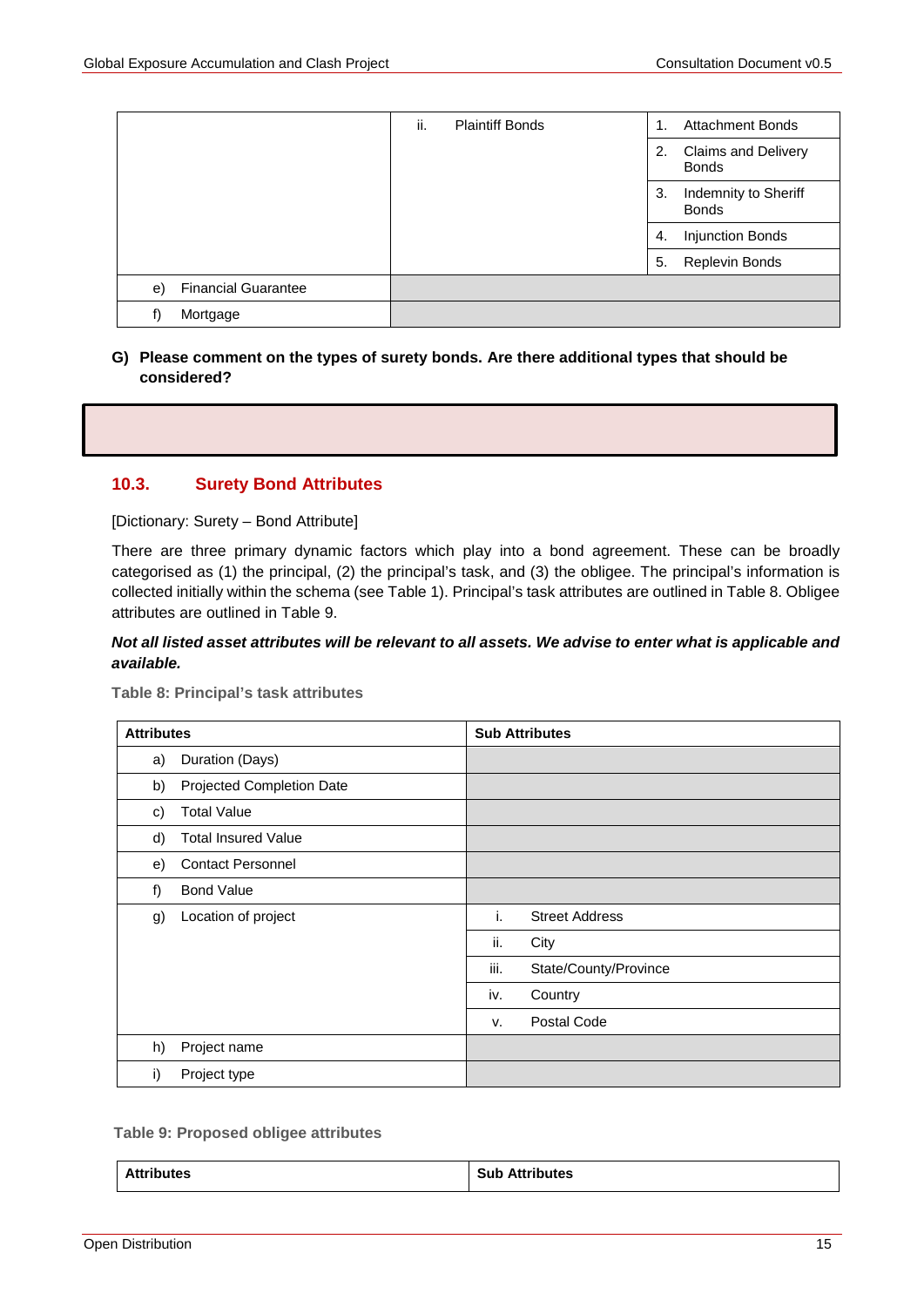| a) | Name (Common)                                          |      |                       |
|----|--------------------------------------------------------|------|-----------------------|
| b) | Full Legal Name                                        |      |                       |
| C) | Organisation Identifier Coding Information             |      |                       |
| d) | Unique identified (Insurance Organisation<br>Specific) |      |                       |
| e) | Size of company: Annual revenue                        |      |                       |
| f) | Size of company: Total number of employees             |      |                       |
| g) | Activity/Business Sector of Company, NAICS<br>Code     | i.   | 2012 Code             |
|    |                                                        | ii.  | 2017 Code             |
|    |                                                        | iii. | Parent Organisation   |
| h) | Insurance Aggregation Business Sectors                 |      |                       |
| i) | Location                                               | i.   | <b>Street Address</b> |
|    |                                                        | ii.  | City                  |
|    |                                                        | iii. | State/County/Province |
|    |                                                        | iv.  | Country               |
|    |                                                        | v.   | <b>Postal Code</b>    |
| j) | Credit Rating <sup>6</sup>                             |      |                       |

#### <span id="page-15-0"></span>**H) Please comment on the proposed surety bond attributes. Are there additional attributes which should be considered?**

<span id="page-15-1"></span><sup>&</sup>lt;sup>6</sup> There will be the opportunity to hold multiple credit ratings, which will not be limited to one value.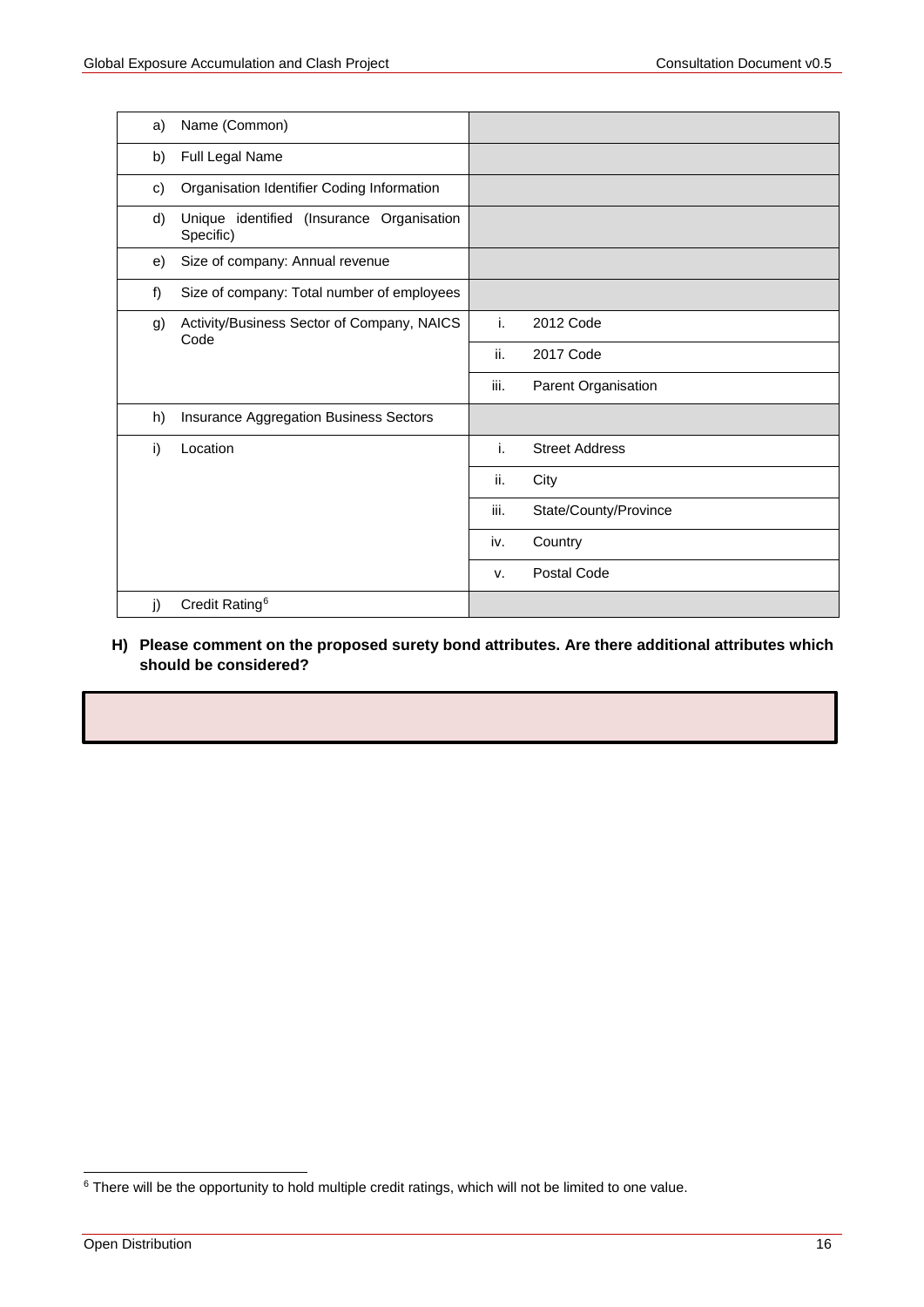## **11.Life**

Life insurance is protection against financial loss which would result following the insured's death. The named beneficiary receives a pay-out following the death or critical illness in exchange for the premium payments made by the insured. There are vast geographical differences within the life insurance market, largely dependent on penetration and commonality. Within this schema, we aim to keep the design broad enough to be accepted internationally. Country specific additions are encouraged.

## **11.1. Types of Life Insurance Coverage**

[Dictionary: Life – Types of Life Insurance Coverage]

A suggested listing of primary and secondary level types of life insurance commonly offered is:

**Table 10: Types of life insurance coverage**

| Type of<br><b>Insurance</b> | Sub Type of<br><b>Insurance</b> |            | Sub Type of<br>Insurance (1) |      |           | Sub Type of<br>Insurance (2) | Sub Type of Insurance (3) |    |                                             |
|-----------------------------|---------------------------------|------------|------------------------------|------|-----------|------------------------------|---------------------------|----|---------------------------------------------|
| Life<br>a)                  | i.                              | Personal/  |                              | 1.   | Term      |                              |                           | a) | Mortality                                   |
|                             |                                 | Individual |                              |      |           |                              |                           | b) | <b>Standalone Critical</b><br>Illness (CI)  |
|                             |                                 |            |                              |      |           |                              |                           | C) | <b>Accelerated Critical</b><br>Illness (CI) |
|                             |                                 |            |                              |      |           |                              |                           | d) | <b>Additional Critical</b><br>Illness (CI)  |
|                             |                                 |            |                              | 2.   | Permanent | a)                           | Whole Life                | a) | Mortality                                   |
|                             |                                 |            |                              |      |           |                              |                           | b) | <b>Standalone Critical</b><br>Illness (CI)  |
|                             |                                 |            |                              |      |           |                              |                           | C) | <b>Accelerated Critical</b><br>Illness (CI) |
|                             |                                 |            |                              |      |           |                              |                           | d) | <b>Additional Critical</b><br>Illness (CI)  |
|                             |                                 |            |                              |      |           | b)                           | Universal                 |    |                                             |
|                             |                                 |            |                              |      |           | C)                           | Variable                  |    |                                             |
|                             | ii.                             | Group      | 1.                           | Term |           |                              |                           |    |                                             |

#### **I) Please comment on the proposed types of life insurance. Are there additional types which should be considered?**

## **11.2. Attributes Collected About the Insured**

[Dictionary: Life – Insured Attributes]

The following list of attributes may be collected about the insured, specific to life insurance type.

**Table 11: Personal/Individual life attributes** 

| <b>Attribute</b>    | <b>Sub Attribute</b> | Sub Attribute (1) | Sub Attribute (2) |
|---------------------|----------------------|-------------------|-------------------|
| Gender<br>a)        |                      |                   |                   |
| b)<br>Date of Birth |                      |                   |                   |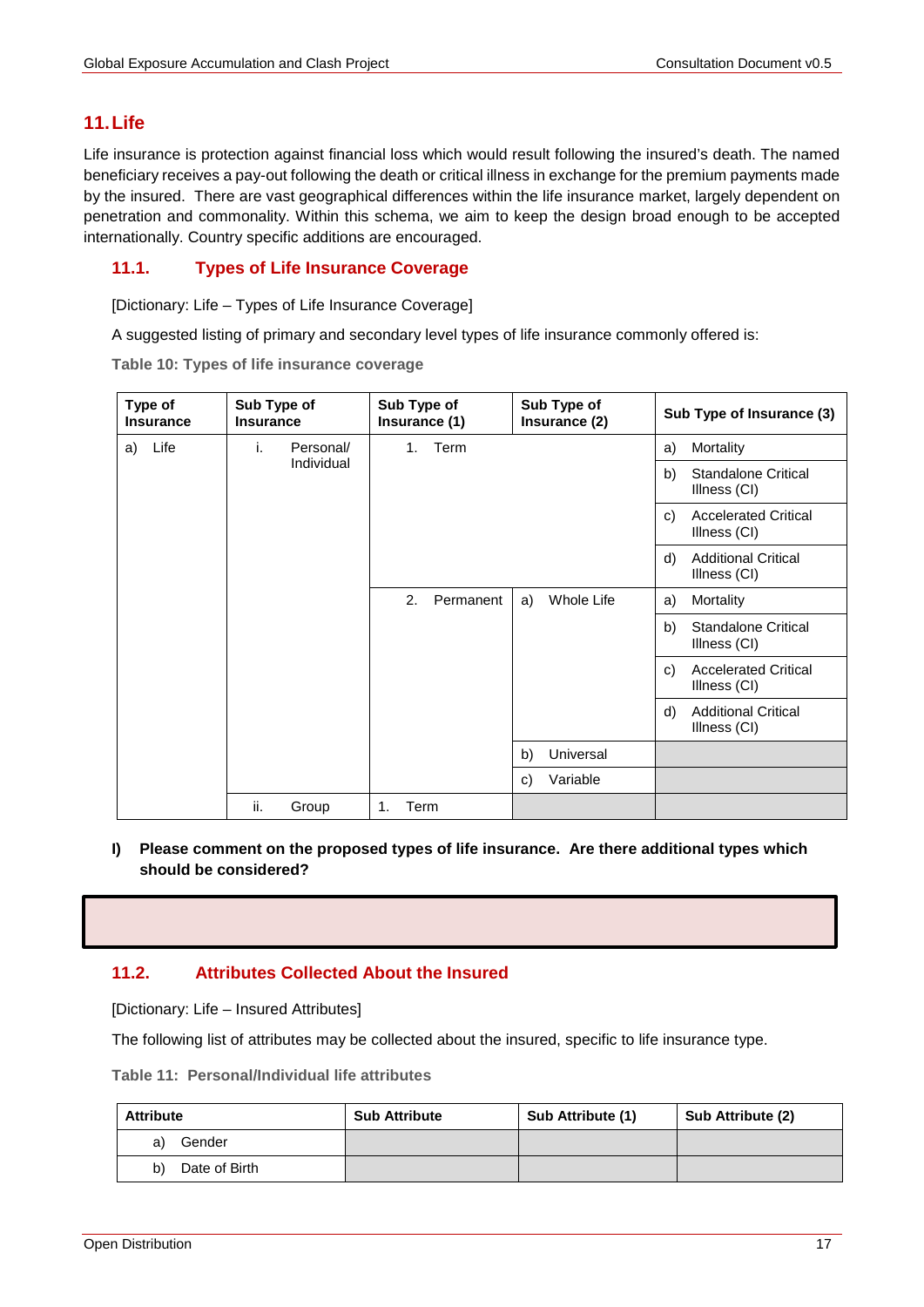| c)           | Age                                   |      |                             |    |                    |    |                                        |
|--------------|---------------------------------------|------|-----------------------------|----|--------------------|----|----------------------------------------|
| d)           | Address                               | i.   | Postal Code/Zip<br>Code     |    |                    |    |                                        |
| e)           | Profession/Occupation                 |      |                             |    |                    |    |                                        |
| f)           | Socioeconomic band                    |      |                             |    |                    |    |                                        |
| g)           | Consumer classification <sup>7</sup>  |      |                             |    |                    |    |                                        |
| h)           | Policy Type                           | i.   | Single                      |    |                    |    |                                        |
|              |                                       | ii.  | Joint 1 <sup>st</sup> Death |    |                    |    |                                        |
|              |                                       | iii. | Joint 2 <sup>nd</sup> Death |    |                    |    |                                        |
| i)           | Benefit type                          |      |                             |    |                    |    |                                        |
| j)           | Currency                              |      |                             |    |                    |    |                                        |
| $\mathsf{k}$ | Sum Assured Amount                    |      |                             |    |                    |    |                                        |
| $\vert$      | <b>Health Rating Class</b>            | i.   | Medically<br>Underwritten   | 1. | Standard           |    |                                        |
|              | (also called Underwriting<br>Classes) |      |                             | 2. | Rated              | А. | Addition to<br>Persons Age             |
|              |                                       |      |                             |    |                    | В. | Multiplier to<br><b>Mortality Rate</b> |
|              |                                       |      |                             |    |                    |    | C. Addition to Qx                      |
|              |                                       | ii.  | Preferred                   | 1. | Tobacco            |    |                                        |
|              |                                       |      | Insurance<br>Rating         | 2. | Non-Tobacco        |    |                                        |
|              |                                       |      |                             | 3. | Standard           |    |                                        |
|              |                                       |      |                             | 4. | Preferred          |    |                                        |
|              |                                       |      |                             | 5. | Super<br>Preferred |    |                                        |
|              | m) Distribution Channel               | i.   | <b>IFA</b>                  |    |                    |    |                                        |
|              |                                       | ii.  | <b>Tide Agent</b>           |    |                    |    |                                        |
|              |                                       | iii. | <b>Direct</b><br>Marketing  |    |                    |    |                                        |
|              |                                       | iv.  | <b>Bank</b><br>Assurance    |    |                    |    |                                        |
|              |                                       | ν.   | Online                      |    |                    |    |                                        |
|              |                                       | vi.  | Other                       |    |                    |    |                                        |

#### **Table 12: Group life attributes**

| <b>Attribute</b>       | <b>Sub Attribute</b> | Sub Attribute (1) | Sub Attribute (2) |
|------------------------|----------------------|-------------------|-------------------|
| Gender<br>a)           |                      |                   |                   |
| Date of Birth<br>b)    |                      |                   |                   |
| Age<br>C)              |                      |                   |                   |
| Employer<br>d)<br>Name |                      |                   |                   |

<span id="page-17-0"></span><sup>7</sup> We are currently researching various consumer classification systems, and continuing to investigate how this can be reflected within the schema. We recognize that may of the classification systems are country specific (i.e. CACI ACRON and Experian's Mosaic), but are interested if there is a cross national standard which is internationally recognized. We hope to receive additional feedback regarding this topic prior to the V1.0 release.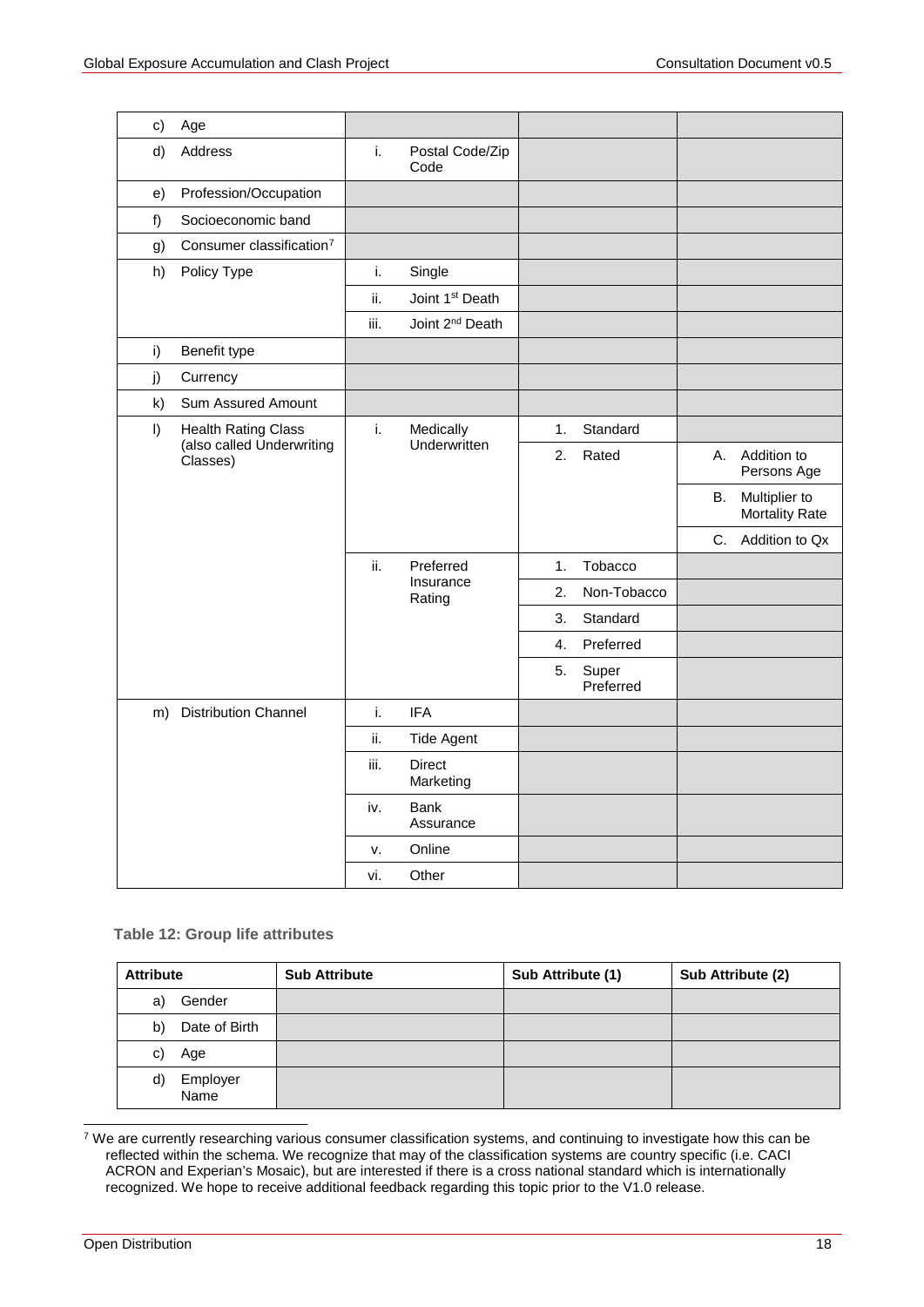| e) | Sum Assured<br>Amount    |        |                            |                    |           |                 |                                        |
|----|--------------------------|--------|----------------------------|--------------------|-----------|-----------------|----------------------------------------|
| f) | <b>Health Rating</b>     |        |                            |                    |           |                 |                                        |
|    | Class (also<br>called    | i.     | Medically Underwritten     | 1.                 | Standard  |                 |                                        |
|    | Underwriting<br>Classes) |        | 2.                         | Rated              | Α.        | Addition to Age |                                        |
|    |                          |        |                            |                    |           | В.              | Multiplier to<br><b>Mortality Rate</b> |
|    |                          |        |                            |                    |           | C.              | Add to Qx                              |
|    |                          | ii.    | <b>Preferred Insurance</b> | 1.                 | Tobacco   |                 |                                        |
|    |                          | Rating | 2.                         | Non-Tobacco        |           |                 |                                        |
|    |                          |        |                            | 3.                 | Standard  |                 |                                        |
|    |                          |        |                            | $\mathbf{4}$ .     | Preferred |                 |                                        |
|    |                          |        | 5.                         | Super<br>Preferred |           |                 |                                        |
| g) | Workplace                | i.     | <b>Street Address</b>      |                    |           |                 |                                        |
|    | address                  | ii.    | City                       |                    |           |                 |                                        |
|    |                          | iii.   | State/County/Province      |                    |           |                 |                                        |
|    |                          | iv.    | Country                    |                    |           |                 |                                        |
|    |                          | v.     | Postal Code                |                    |           |                 |                                        |
| h) | Occupation               |        |                            |                    |           |                 |                                        |
| i) | Occupation<br>Category   |        |                            |                    |           |                 |                                        |

**J) Please comment on the proposed attributes collected about the insured. Is there information which should be added or changed?**

## **11.3. Locations, Jurisdictions, and Geographical Area of Operation**

[Dictionary: Life – Fixed Locations]

When considering the location, jurisdictions and geographical area of operation, we propose that the insured's personal address is used as a default where available. When considering group policies, we propose the use of the employer's (or issuing party's) address. We suggest capturing the address of the insured party's employer as well as the address of the account holder on the policy, as these might differ.

#### **K) Please comment on how life policy locations are considered. Is there a common alternative to employer's address or issuing party's address being used as a location indicator?**

## **11.4. Named critical illnesses**

[Dictionary: Life – Named Critical Illnesses]

When considering the named critical illnesses, we imagine a policy will explicitly name the illnesses included or excluded in the coverage such as cancer, multiple sclerosis or Parkinson's disease. We understand that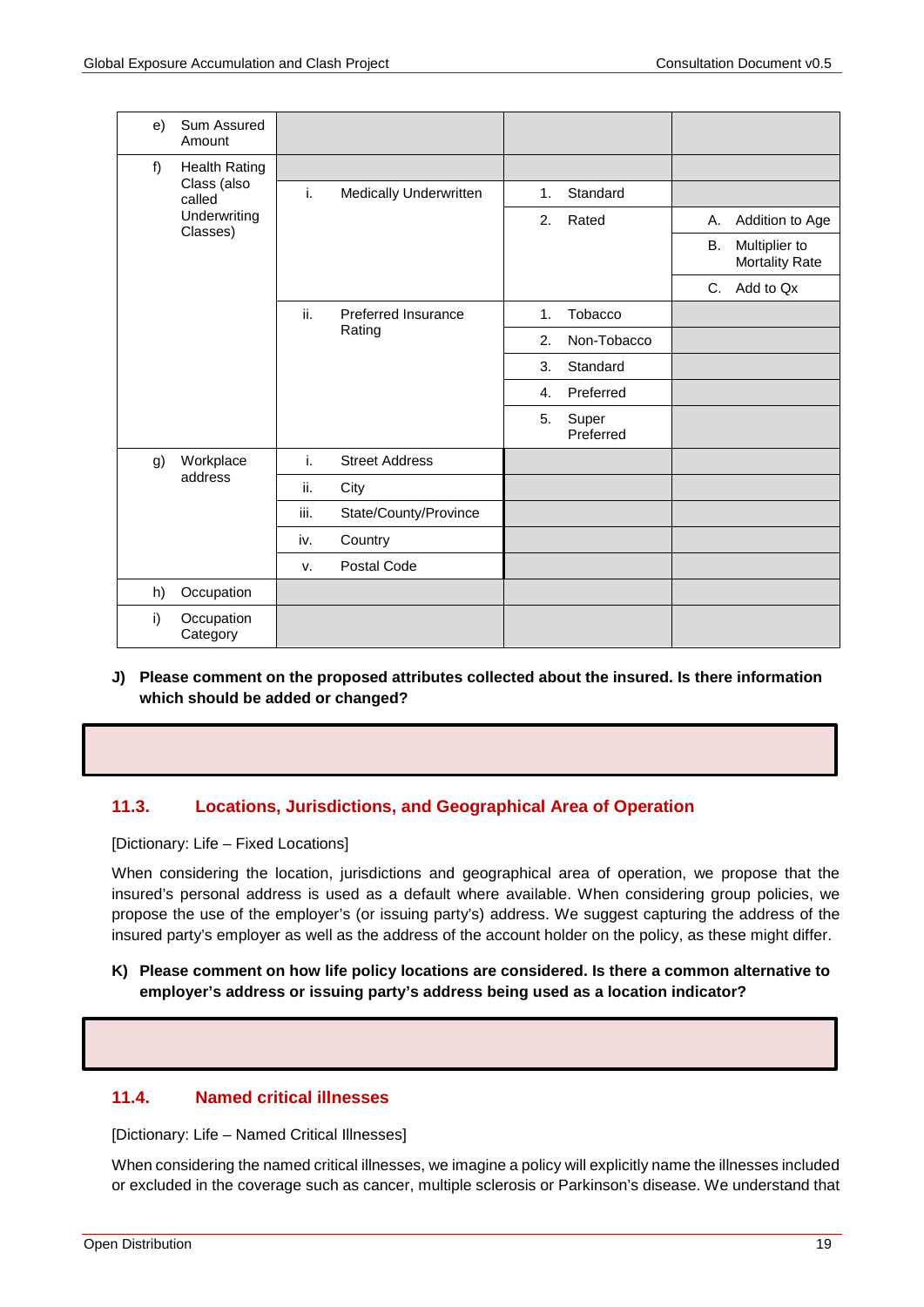individual insurers use their own discretion when selecting which illnesses to included or exclude, but we are still interested in capturing a comprehensive list.

## <span id="page-19-0"></span>**L) Please comment on how critical illnesses are defined in policy language. Is there a common list of critical illnesses that is used when designing a policy?**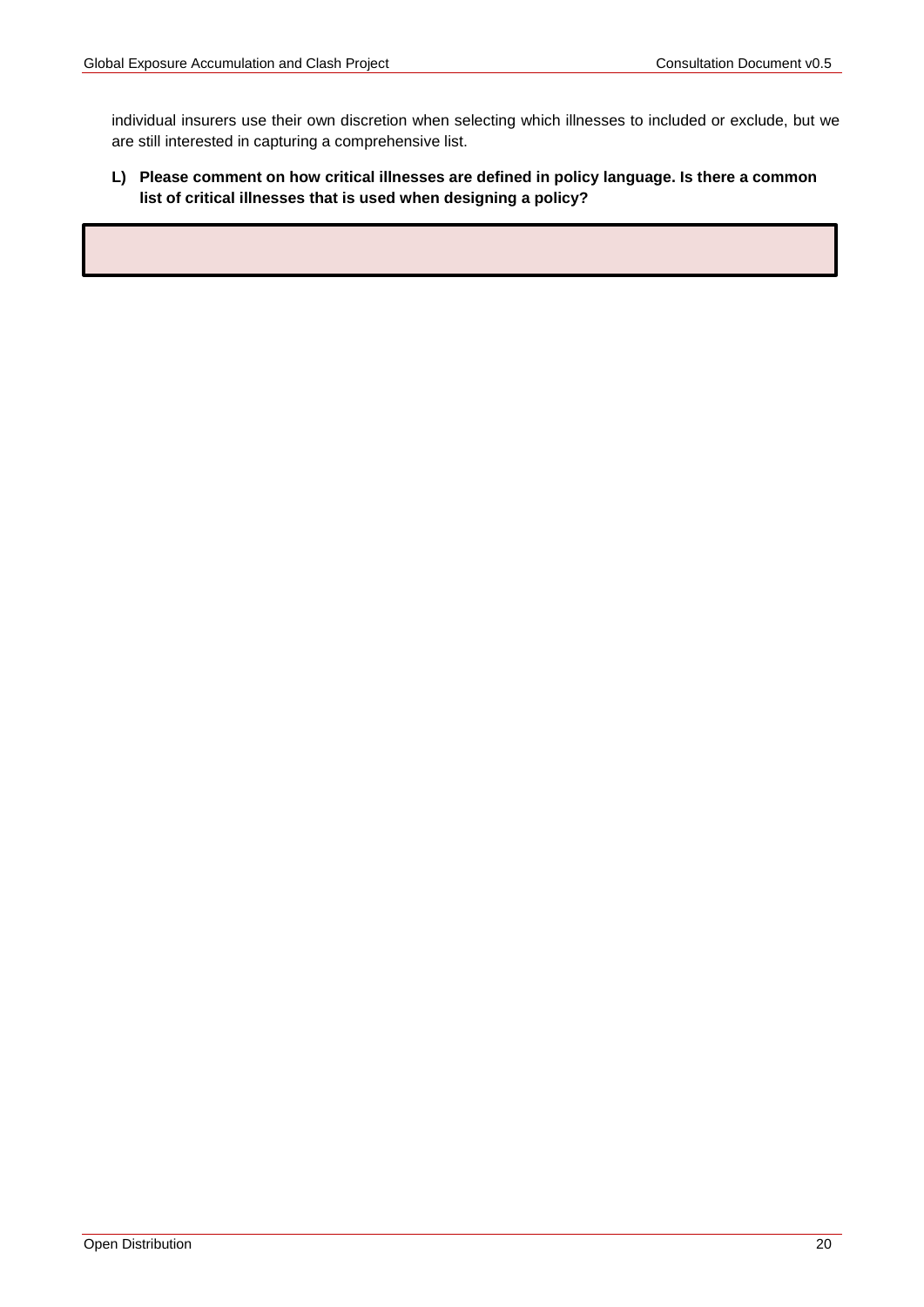# **12.Health**

Health insurance is insurance taken out to cover the cost of medical care and expenses during the insured's life. There are vast geographical differences within the health insurance market, largely dependent on the role of the government in the coverage process. Within this schema, we aim to keep the design broad enough to be accepted internationally. Country specific additions are encouraged.

## **12.1. Types of Health Insurance Coverage**

[Dictionary: Health – Types of Health Insurance Coverage]

We propose to categorise each policy by the common types of insurance in the market. The dictionary will consist of primary categories which can be sub-divided into secondary categories where appropriate (and third levels of categories if essential).

A suggested listing of primary and secondary level types of life and health insurance commonly offered is:

**Table 13: Types of health insurance**

| <b>Types of Insurance</b> |      | <b>Sub Types of Insurance</b>             |
|---------------------------|------|-------------------------------------------|
| Health<br>a)              |      | Individual                                |
|                           | ii.  | Group                                     |
| Accident<br>b)            |      | Accidental Death and Dismemberment (AD&D) |
|                           | ii.  | Long Term Disability                      |
|                           | iii. | Travel                                    |
|                           | iv.  | <b>Hospital Cover</b>                     |

**M) Please comment on the proposed types of health and accident insurance. Are there additional types which should be considered?**

## **12.2. Types of Health Insurance Policies**

[Dictionary: Health – Types of Health Insurance Policies]

We understand that there are various types of health insurance policies, specific to country and region. To date, we have a proposed mapping of United States, South American, and South East Asian health insurance policies. We understand that in South America and Southeast Asia this type of insurance is called medical expense insurance. We are interested in further expanding this policy listing, and welcome additional policy listings from the global network.

**Table 14: Proposed types of United States health insurance policies[8](#page-20-0)**

| <b>Primary Policy Type</b> | <b>Sub Policy Type</b>                   | <b>Account Type</b> |
|----------------------------|------------------------------------------|---------------------|
| Managed Care (CCP)<br>a)   | Exclusive Provider<br>Organisation (EPO) |                     |

<span id="page-20-0"></span><sup>&</sup>lt;sup>8</sup> We have several additional questions related to the United States Healthcare system, and would value further conversations relating to this. Specifically, we are interested in where dental insurance would be captured within the schema. If you are willing to provide further details regarding the subject, please make note in the comments section. Thank you.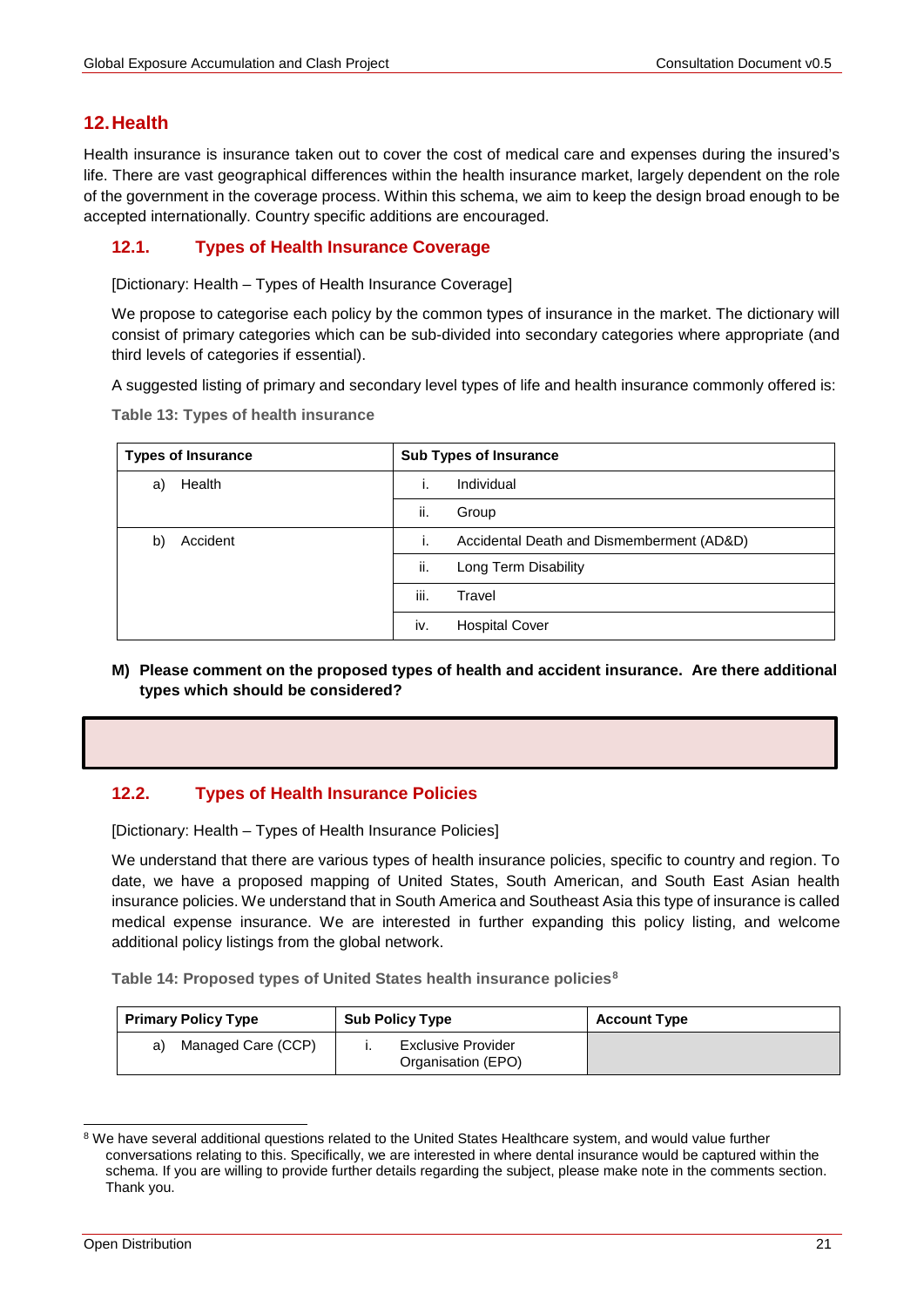|                                      | ii.<br><b>Health Maintenance</b><br>Organisation (HMO)  |                                              |
|--------------------------------------|---------------------------------------------------------|----------------------------------------------|
|                                      | iii.<br><b>Preferred Provider</b><br>Organisation (PPO) |                                              |
|                                      | iv.<br>Point of Service (POS)                           |                                              |
| Consumer-driven<br>b)<br>health care | <b>Flexible Spending Account</b><br>Ι.<br>(FSA)         |                                              |
|                                      | ii.<br><b>Health Reimbursement</b><br>Account           |                                              |
|                                      | iii.<br><b>Health Savings Account</b><br>(HSA)          | High Deductible Health Plan<br>1.<br>(HDHP)  |
|                                      |                                                         | 2.<br><b>Medical Saving Account</b><br>(MSA) |
|                                      | iv.<br>Private Fee for Service<br>(PFFS)                |                                              |

 **Table 15: Proposed types of UK, South American and South East Asian Health insurance policies**

| <b>Primary Policy Type</b> | <b>Sub Policy Type</b>      | Sub Policy Type (1) |
|----------------------------|-----------------------------|---------------------|
| Individual<br>a)           | Inpatient<br>i.             |                     |
|                            | i.<br>Outpatient            |                     |
|                            | ii.<br>Transportation       |                     |
|                            | iii.<br>Prescription        |                     |
|                            | <b>Miscellaneous</b><br>iv. | Dental<br>1.        |
|                            |                             | Optical<br>2.       |
|                            |                             | Wellness<br>3.      |
| Group<br>b)                | i.<br>Inpatient             |                     |
|                            | i.<br>Outpatient            |                     |
|                            | ii.<br>Transportation       |                     |
|                            | iii.<br>Prescription        |                     |
|                            | iv.<br><b>Miscellaneous</b> | Dental<br>1.        |
|                            |                             | 2.<br>Optical       |
|                            |                             | 3.<br>Wellness      |

In health insurance, we have found that the concept of coverages can also be referenced to as benefits. For example, a policy will coverage prescriptions, but the coverage may be called prescription benefits. We have also found that the concept of a deductible can also be called a co-pay or excess.

**N) Please comment on the use of health insurance policies within insurance exposure calculations. What level of detail is typically reflected within your records? Is there a similar list for other national healthcare policies?**

## **12.3. Attributes Collected About the Insured**

[Dictionary: Health – Insured Attributes]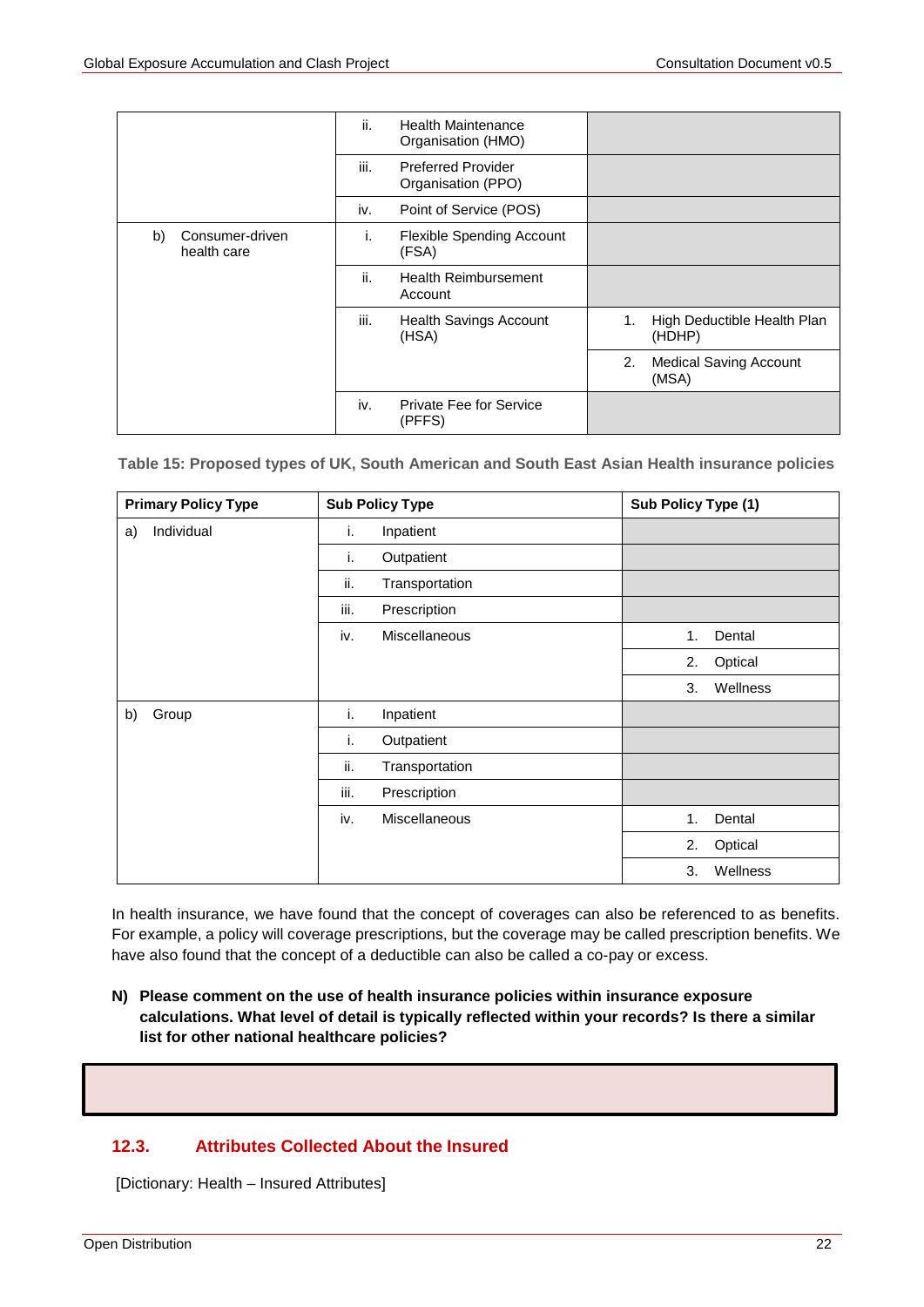We propose the following attributes to be collected about the insured, summarized in [Table 16: Individual](#page-22-0)  [Health Attributes.](#page-22-0) A preliminary listing of broad pre-existing conditions is listed within the schema. We would value additional feedback on this listing prior to our V1.0 release.

<span id="page-22-0"></span>

|  | Table 16: Individual health attributes |  |  |
|--|----------------------------------------|--|--|
|--|----------------------------------------|--|--|

| <b>Attribute</b> |                                 | <b>Sub Attribute</b>  |
|------------------|---------------------------------|-----------------------|
| a)               | Gender                          |                       |
| b)               | Date of Birth                   |                       |
| c)               | Age                             |                       |
| d)               | Height                          |                       |
| e)               | Weight                          |                       |
| f)               | Address                         |                       |
| g)               | Sum Assured Amount              |                       |
| h)               | <b>Health Rating Class</b>      | i.<br><b>Tobacco</b>  |
|                  |                                 | ii.<br>Non-Tobacco    |
|                  |                                 | iii.<br>Standard      |
|                  |                                 | Preferred<br>iv.      |
|                  |                                 | Super Preferred<br>v. |
| i)               | Medical history                 |                       |
| j)               | Pre-existing/Chronic Conditions | (See Table 17)        |

#### **Table 17: Pre-existing conditions schedule[9](#page-22-1)**

|              | <b>Common Illness Exclusion</b>               |
|--------------|-----------------------------------------------|
| a)           | AIDS/HIV                                      |
| b)           | Alcohol or drug abuse with recent treatment   |
| c)           | Alzheimer's/dementia                          |
| d)           | Anorexia                                      |
| e)           | Arthritis                                     |
| f)           | <b>Bulimia</b>                                |
| g)           | Cancer                                        |
| h)           | Cerebral palsy                                |
| i)           | Congestive heart failure                      |
| j)           | Coronary artery/heart disease, bypass surgery |
| $\mathsf{k}$ | Crohn's disease                               |
| I)           | <b>Diabetes</b>                               |
| m)           | Epilepsy                                      |
| n)           | Haemophilia                                   |
| $\circ)$     | Hepatitis                                     |

<span id="page-22-1"></span>9 We understand that each insurer will use their own discretion to determine which pre-existing conditions to include or exclude on a given policy, and that this can be influence by their company policies, government or regional regulations. Source of list: Adamczyk, Alicia. 2017. "Pre-Existing Conditions: What Counts in Health Care Bill?" *Time Money*, May 4, 2017. http://time.com/money/4763609/pre-existing-conditions-ahca/.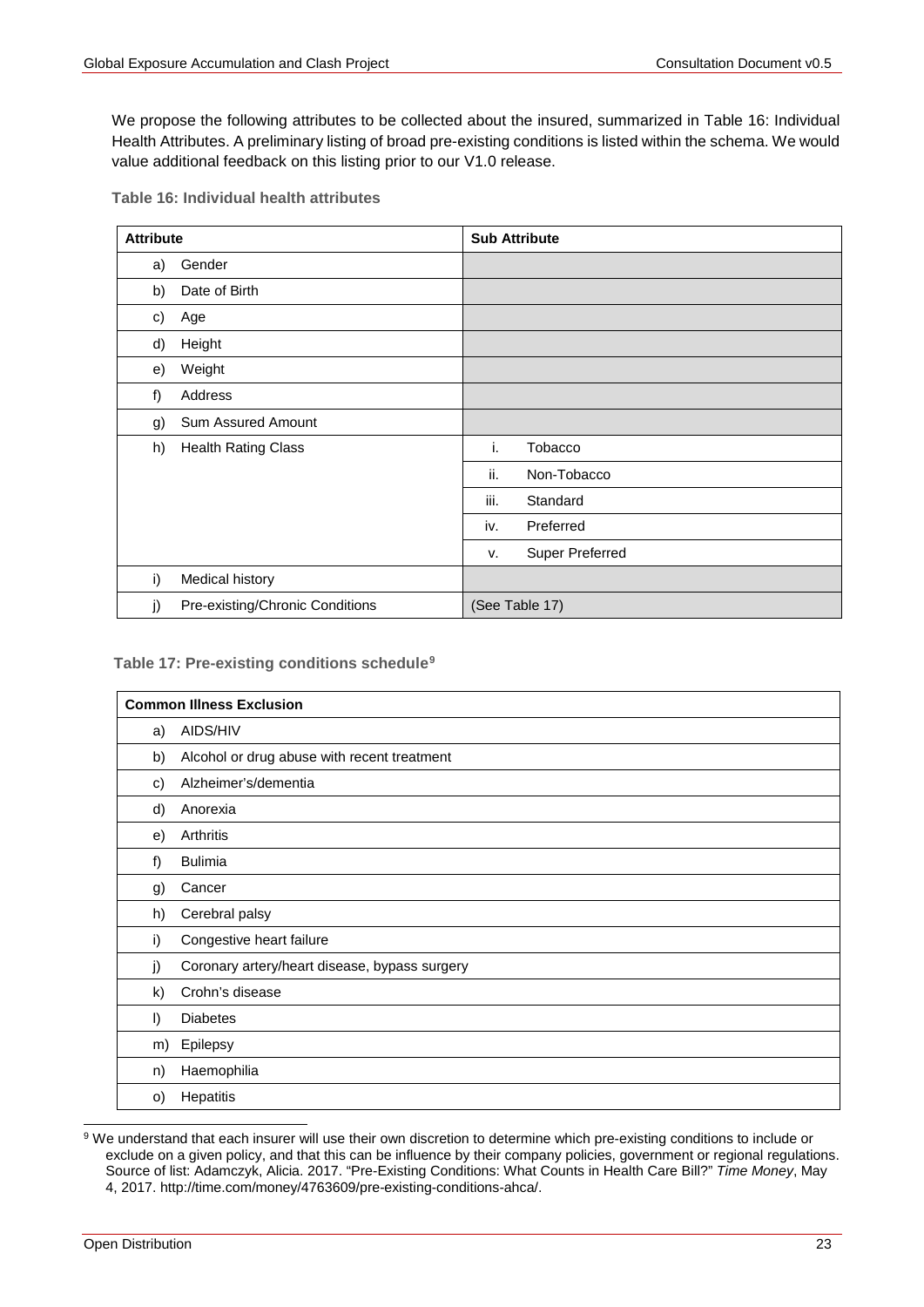| p) | Kidney disease, renal failure                                                                                       |
|----|---------------------------------------------------------------------------------------------------------------------|
| q) | Lupus                                                                                                               |
| r) | Mental disorders (including Anxiety, Bipolar Disorder, Depression, Obsessive Compulsive Disorder,<br>Schizophrenia) |
| S) | Multiple sclerosis                                                                                                  |
| t) | Muscular dystrophy                                                                                                  |
| u) | Obesity                                                                                                             |
| V) | Organ transplant                                                                                                    |
| w) | Paraplegia                                                                                                          |
| X) | Paralysis                                                                                                           |
| y) | Parkinson's disease                                                                                                 |
| z) | Pending surgery or hospitalization                                                                                  |
|    | aa) Pneumocystic pneumonia                                                                                          |
|    | bb) Pregnancy or expectant parent (includes men)                                                                    |
|    | cc) Sleep apnoea                                                                                                    |
|    | dd) Stroke                                                                                                          |
|    | ee) Transsexualism                                                                                                  |

## **O) Please comment on the proposed attributes collected about the insured. Is there information which should be added or changed? What information is captured for group plans?**

## **12.4. Locations, Jurisdictions, and Geographical Area of Operation**

[Dictionary: Health – Fixed Locations]

When considering the location, jurisdictions and geographical area of operation, we propose that the insured's personal address is used as a default where available. When considering group policies, we propose the use of the employer's (or issuing party's) address. We suggest capturing the address of the insured party's employer as well as the address of the account holder on the policy, as these might differ.

<span id="page-23-0"></span>**P) Please comment on how life and health policy locations are considered. Is there a common alternative to employer's address or issuing party's address being used as a location indicator?**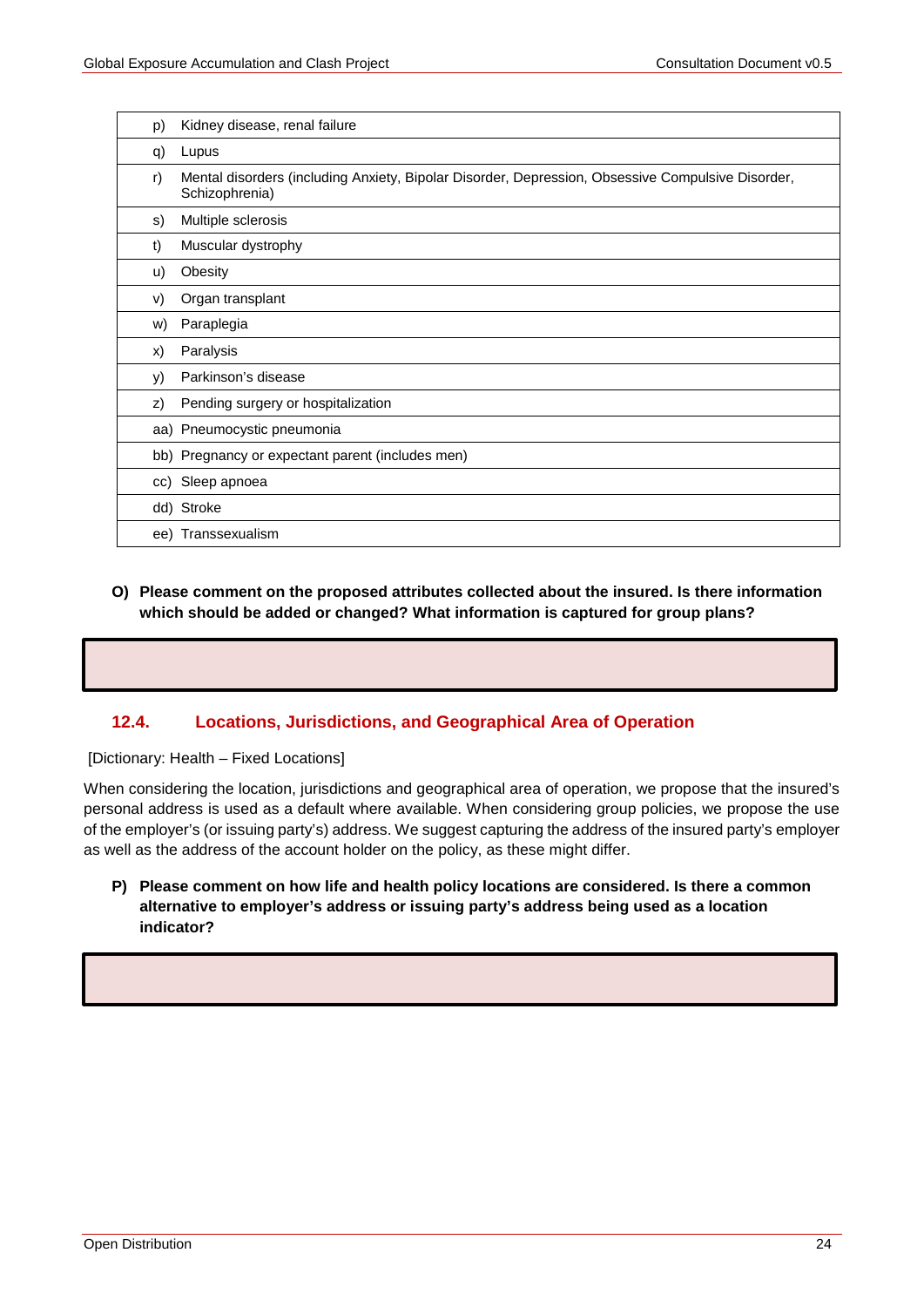**Coverage**

# **13.Agriculture Insurance**

Agriculture insurance provides coverage for farming and agricultural activities and assets. A large category of the insurance cover relates to crop insurance, which protects clients from loss of crops (crop yield insurance) or loss of revenue (crop revenue insurance). Other areas of coverage include livestock, forestry and aquaculture.

## **13.1. Types of Insurance and Coverages within Agriculture**

[Dictionary: Agriculture – Types of Insurance]

We propose to categorise each agriculture insurance policy by the common types of agricultural insurance in the market. The dictionary of types of agriculture insurance consists of primary categories which can be sub-divided into secondary categories where appropriate (and third levels of categories if essential). The coverage available for the type of insurance is listed on the far-right column.

| <b>Types of Insurance</b> | <b>Type of Insurance</b><br>Sub Type 1            | <b>Type of Insurance</b><br>Sub Type 2     | <b>Type of Insurance</b><br>Sub Type 3 |  |  |
|---------------------------|---------------------------------------------------|--------------------------------------------|----------------------------------------|--|--|
| Crop<br>a)<br>Insurance   | Indemnity<br>Τ.<br><b>Based Crop</b><br>Insurance | Multi Peril<br>Crop<br>Insurance<br>(MPCI) |                                        |  |  |
|                           |                                                   | Named Peril<br>2.<br>Crop<br>Insurance     |                                        |  |  |
|                           |                                                   |                                            |                                        |  |  |

**Table 18: Types of insurance within agriculture**

| Crop<br>a)<br>Insurance | i.   | Indemnity<br><b>Based Crop</b><br>Insurance | 1. | Multi Peril<br>Crop<br>Insurance<br>(MPCI) |    |                                                           | <b>Yield Loss</b>                           |
|-------------------------|------|---------------------------------------------|----|--------------------------------------------|----|-----------------------------------------------------------|---------------------------------------------|
|                         |      |                                             | 2. | <b>Named Peril</b><br>Crop<br>Insurance    |    |                                                           | <b>Yield Loss</b>                           |
|                         | ii.  | Index<br><b>Based Crop</b><br>Insurance     | 1. | Area Yield<br>Index<br>Insurance           |    |                                                           | <b>Index Based Loss</b>                     |
|                         |      | (IBI)                                       | 2. | Weather Index<br>Insurance                 |    |                                                           | <b>Index Based Loss</b>                     |
|                         |      |                                             | 3. | Satellite Based<br>Imagery                 | a) | Normalised<br>difference<br>vegetation<br>index<br>(NDVI) | <b>Index Based Loss</b>                     |
|                         |      |                                             |    |                                            | b) | Reflectants                                               | <b>Index Based Loss</b>                     |
|                         |      |                                             |    |                                            | c) | Foliage<br>Cover                                          | <b>Index Based Loss</b>                     |
|                         | iii. | Crop<br>Revenue<br>Insurance<br>(CRI)       |    |                                            |    |                                                           | <b>Yield and Price</b><br>Loss              |
| Livestock<br>b)         | i.   | Livestock                                   |    |                                            |    |                                                           | Clean Up                                    |
| Insurance               |      | Mortality<br>Insurance                      |    |                                            |    |                                                           | Death                                       |
|                         |      |                                             |    |                                            |    |                                                           | Governmental<br>Slaughter<br>(Stamping-Out) |
|                         |      |                                             |    |                                            |    |                                                           | <b>Incidental Business</b><br>Interruption  |
|                         | ii.  | Epidemic                                    |    |                                            |    |                                                           | Clean Up                                    |
|                         |      | <b>Diseases</b>                             |    |                                            |    |                                                           | Death                                       |
|                         | iii. | Transport<br>Insurance                      |    |                                            |    |                                                           | <b>Property Damage</b>                      |
|                         |      |                                             |    |                                            |    |                                                           |                                             |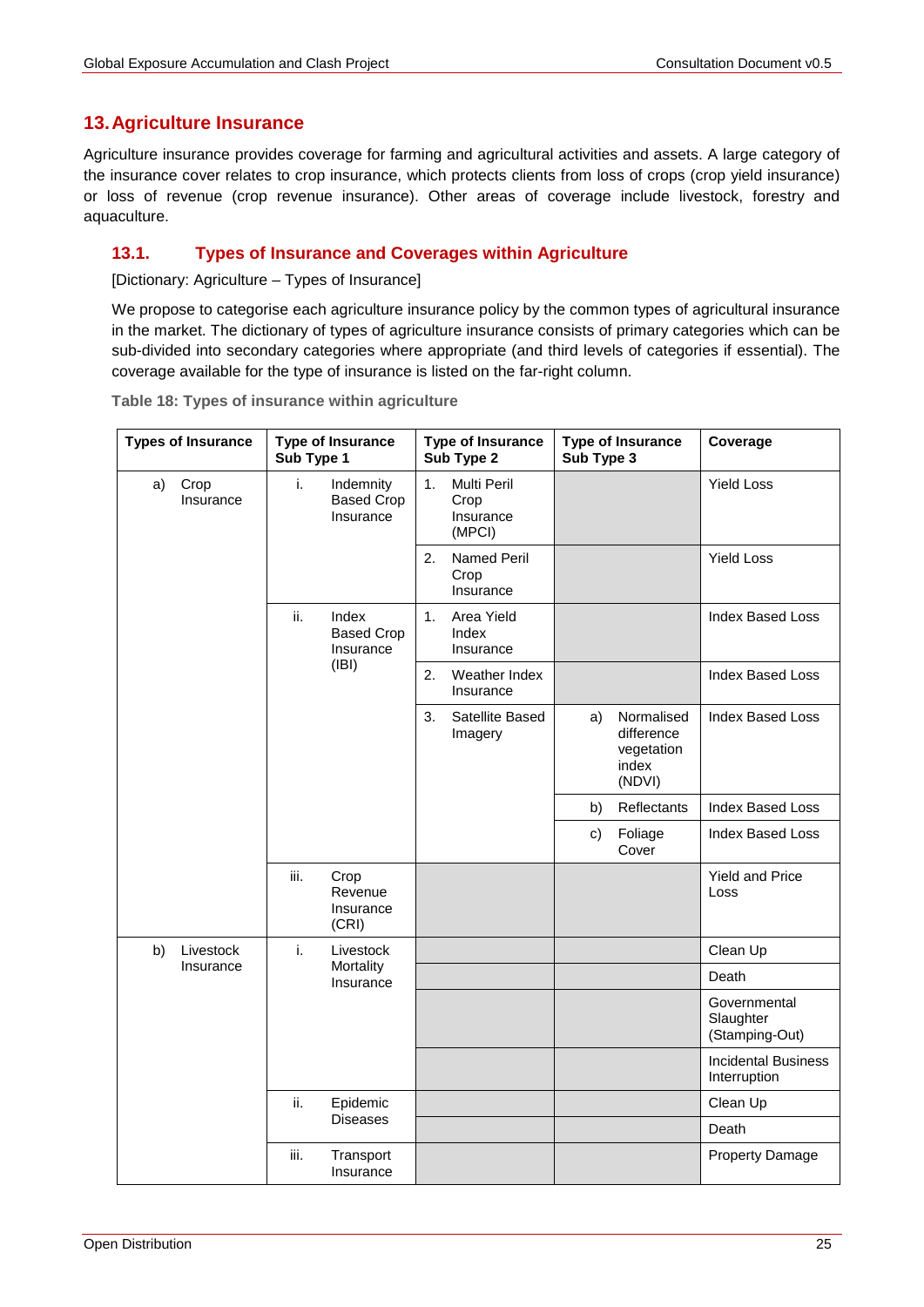| C) | <b>Blood Stock</b><br>Insurance <sup>10</sup> |                                               |                                     |  | <b>Property Damage</b>                                             |
|----|-----------------------------------------------|-----------------------------------------------|-------------------------------------|--|--------------------------------------------------------------------|
| d) | Aquaculture<br>Insurance                      | i.                                            | <b>Stock</b><br>Insurance           |  | <b>Stock Coverage</b>                                              |
| e) | Forestry<br>Insurance                         | i.                                            | Forestry<br>Fire Index<br>Insurance |  | Property Damage                                                    |
|    |                                               | ii.                                           | Vinery                              |  | <b>Property Damage</b>                                             |
|    |                                               |                                               | Insurance                           |  | <b>Business</b><br>Interruption                                    |
| f) | Greenhouse<br>Insurance <sup>11</sup>         |                                               |                                     |  | <b>Property Damage</b>                                             |
| g) | Farm<br>property                              | i.                                            | Farm<br>Dwellings,                  |  | Coverage A-<br>Dwelling                                            |
|    |                                               | Appurtenan<br>t Structure<br>and<br>Household | Personal                            |  | Coverage $B -$<br><b>Structures</b><br>Appurtenant to<br>Dwellings |
|    |                                               |                                               | Property                            |  | Coverage C-<br>Household<br>Personal Property                      |
|    |                                               |                                               |                                     |  | Coverage D - Loss<br>of Use                                        |
|    |                                               | ii.                                           | Farm<br>Personal<br>Property        |  | Coverage $E -$<br>Scheduled Farm<br>Personal Property              |
|    |                                               |                                               |                                     |  | Coverage F-<br><b>Unscheduled Farm</b><br>Personal Property        |
|    |                                               | iii.                                          | <b>Barns</b>                        |  | Coverage G-<br>Outbuildings and<br>Other Farm<br>structures        |

## **Q) Please comment on the proposed types of agriculture insurance and their associated coverages, outlined above.**

## **13.2. Asset Types Covered by Agriculture Insurance**

[Dictionary: Agriculture – Asset Types]

We propose asset types within agriculture can be classified in the following categories:

**Table 19: Asset types within agriculture**

| <b>Asset Type</b> | <b>Asset Sub Type</b> | Asset Sub Type (1) |
|-------------------|-----------------------|--------------------|
|                   | Cereals               |                    |

<span id="page-25-0"></span> <sup>10</sup> Predominantly British and American specific coverage.

<span id="page-25-1"></span><sup>&</sup>lt;sup>11</sup> Coverage predominantly China specific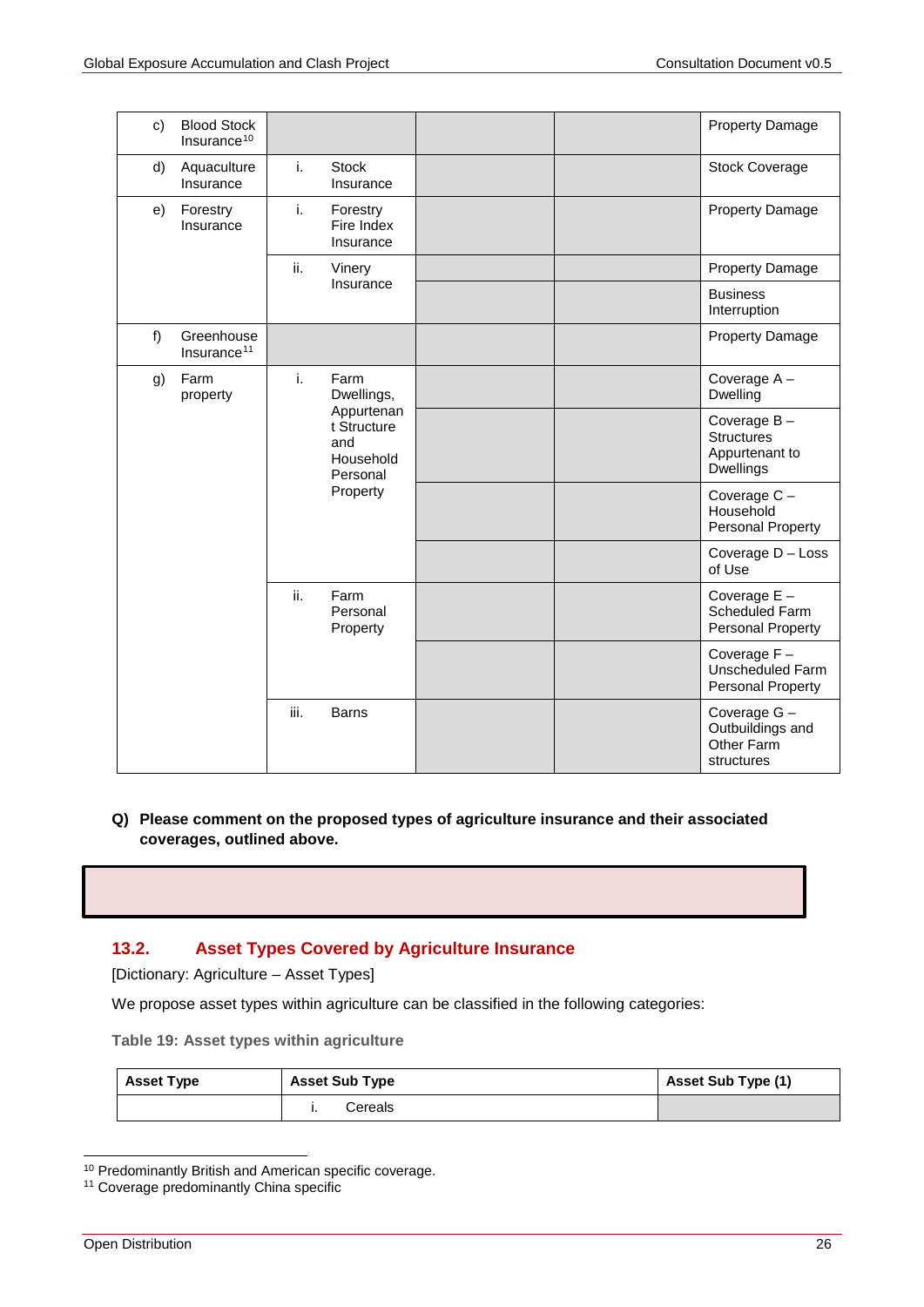| Crops <sup>12</sup><br>a)     | Vegetables and Melons<br>ii.               |                       |
|-------------------------------|--------------------------------------------|-----------------------|
|                               | iii.<br><b>Tree Fruits and Nuts</b>        |                       |
|                               | Oilseed crops and oleaginous fruits<br>iv. |                       |
|                               | Root/tuber<br>v.                           |                       |
|                               | Stimulant, spice and aromatic crops<br>vi. |                       |
|                               | Leguminous crops<br>vii.                   |                       |
|                               | viii.<br>Sugar crops                       |                       |
|                               | Other crops<br>ix.                         |                       |
|                               | Forage<br>Х.                               |                       |
| Livestock <sup>13</sup><br>b) | i.<br><b>Bovine</b>                        | Cows<br>1.            |
|                               | ii.<br><b>Bovine</b>                       | 2.<br>Calves          |
|                               | iii.<br><b>Bovine</b>                      | 3.<br>Feeder          |
|                               | <b>Bovine</b><br>iv.                       | 4.<br>Fed             |
|                               | <b>Bovine</b><br>v.                        | 5.<br>Dairy           |
|                               | Sheep/ Goats<br>vi.                        |                       |
|                               | vii.<br>Swine/ Pig                         | Weiner<br>1.          |
|                               |                                            | 2.<br>Grower          |
|                               |                                            | 3.<br>Finisher        |
|                               | viii.<br>Equines                           |                       |
|                               | <b>Camels and Camelids</b><br>ix.          |                       |
|                               | Poultry<br>x.                              | <b>Breeders</b><br>1. |
|                               |                                            | 2.<br>Chicks          |
|                               |                                            | <b>Broilers</b><br>3. |
|                               |                                            | 4.<br>Layers          |
|                               | <b>Other Animals</b><br>xi.                |                       |
|                               | xii.<br>Insects and Worms                  | 1.<br><b>Bees</b>     |
|                               |                                            | 2.<br>Silkworms       |
|                               |                                            | 3.<br>Others          |
| Marine/<br>c)                 | i.<br><b>Freshwater Fishes</b>             |                       |
| Aquaculture <sup>14</sup>     | ii.<br>Diadromous Fishes                   |                       |
|                               | iii.<br><b>Marine Fishes</b>               |                       |

<span id="page-26-0"></span><sup>&</sup>lt;sup>12</sup> We have referred to the Food and Agriculture Organization of the United Nations' Indicative Crop Classification for the Agricultural Census (ICC) for our categories of crops. Please see the full documentation for more details on their initiative and their complete crop listing classification {World Programme for the Census of Agriculture 2020. Volume I: Programme, concepts and definitions, FAO, Rome 2015, Annex 4, page 162.}

<span id="page-26-1"></span><sup>&</sup>lt;sup>13</sup> We have referred to the Food and Agriculture Organization of the United Nations' Livestock Classification for the Agricultural Census (ICC) for our categories of livestock. Please see the full documentation for more details on their initiative and their complete crop listing classification {World Programme for the Census of Agriculture 2020. Volume I: Programme, concepts and definitions, FAO, Rome 2015, Annex 4, page 178.}

<span id="page-26-2"></span><sup>&</sup>lt;sup>14</sup> We have referred to the International Standard Statistical Classification of Aquatic Animals and Plants (ISSCAAP) for the sub classification of aquatic animals and plants. The nomenclature has been developed by the Food and Agriculture Organization of the United Nations' to classify commercial species into nine divisions. Their documentation further categorizes these divisions into 50 groups, which could be referenced if further detail was required. The classification can be found here: Food and Agriculture Organization of the United Nations. 2018. "The Current International Standard Statistical Classification Of Aquatic Animals And Plants (ISSCAAP) In Use From 2000". http://www.fao.org/tempref/FI/DOCUMENT/cwp/handbook/annex/AnnexS2listISSCAAP2000.pdf.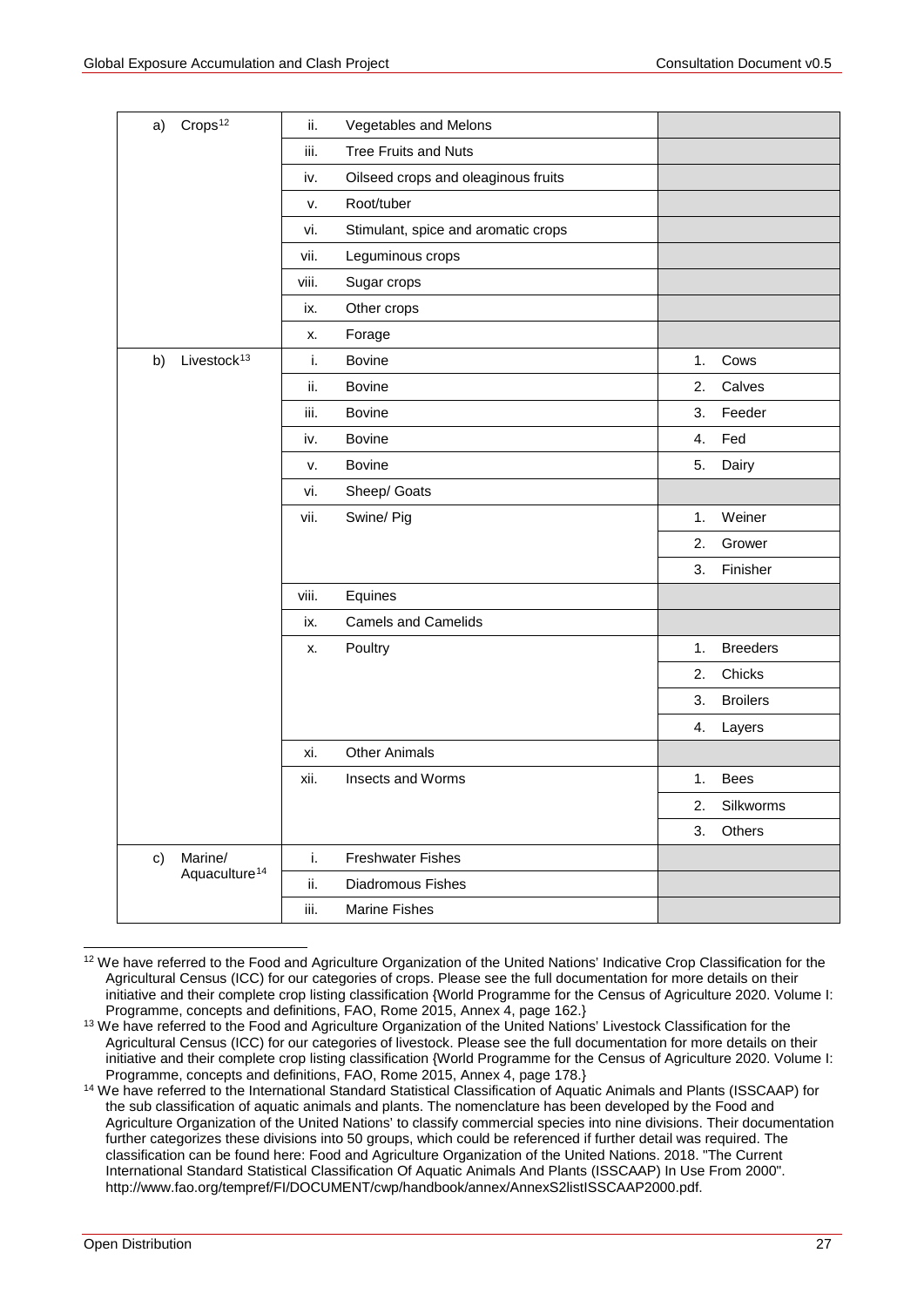|                | iv.   | Crustaceans                            |    |                   |
|----------------|-------|----------------------------------------|----|-------------------|
|                | v.    | <b>Molluscs</b>                        |    |                   |
|                | vi.   | Wales, Seals and Other Aquatic Mammals |    |                   |
|                | vii.  | Miscellaneous Aquatic Animals          |    |                   |
|                | viii. | Miscellaneous Aquatic Animal Product   | 1. | Sponges           |
|                |       |                                        | 2. | Pearls and Shells |
|                |       |                                        | 3. | Corals            |
|                | ix.   | Aquatic Plants (Seaweed)               |    |                   |
| Forest<br>d)   | i.    | Timber                                 |    |                   |
|                | ii.   | Shrubbery                              |    |                   |
| Property<br>e) | i.    | Farm                                   |    |                   |
|                | ii.   | Greenhouse                             |    |                   |

**R) Please comment on the proposed asset types covered by agriculture insurance.** 

# **13.3. Agriculture Asset Attributes**

[Schedule: Agriculture – Asset Attributes]

For each of these asset types there are related attributes or details which need to be collected. These are listed for each of the primary asset types

## *Not all listed asset attributes will be relevant to all assets. We advise entering what is applicable and available to the insured.*

**Table 20: Proposed agriculture asset attributes**

| <b>Asset Type</b> |                                         | <b>Asset Attributes</b>    | <b>Asset Attributes (1)</b> |
|-------------------|-----------------------------------------|----------------------------|-----------------------------|
| Crops<br>a)       |                                         | Number of Planted Acres    |                             |
|                   |                                         | Number of Mature Trees     |                             |
|                   |                                         | Name of Crop               |                             |
|                   |                                         | Crop Specie                |                             |
|                   |                                         | <b>Total Insured Value</b> |                             |
|                   |                                         | Crop Protection in Place   |                             |
|                   |                                         | Crop Year                  |                             |
| Livestock<br>b)   |                                         | Number of Head             |                             |
|                   |                                         | Livestock Specie           |                             |
|                   |                                         | <b>Market Value</b>        |                             |
|                   |                                         | <b>Total Insured Value</b> |                             |
|                   | b.1) Additional                         | Livestock Specie           |                             |
|                   | Information for<br>Specified<br>Animals | Date of Birth              |                             |
|                   |                                         | Date of Purchase           |                             |
|                   |                                         | Name/ID Number             |                             |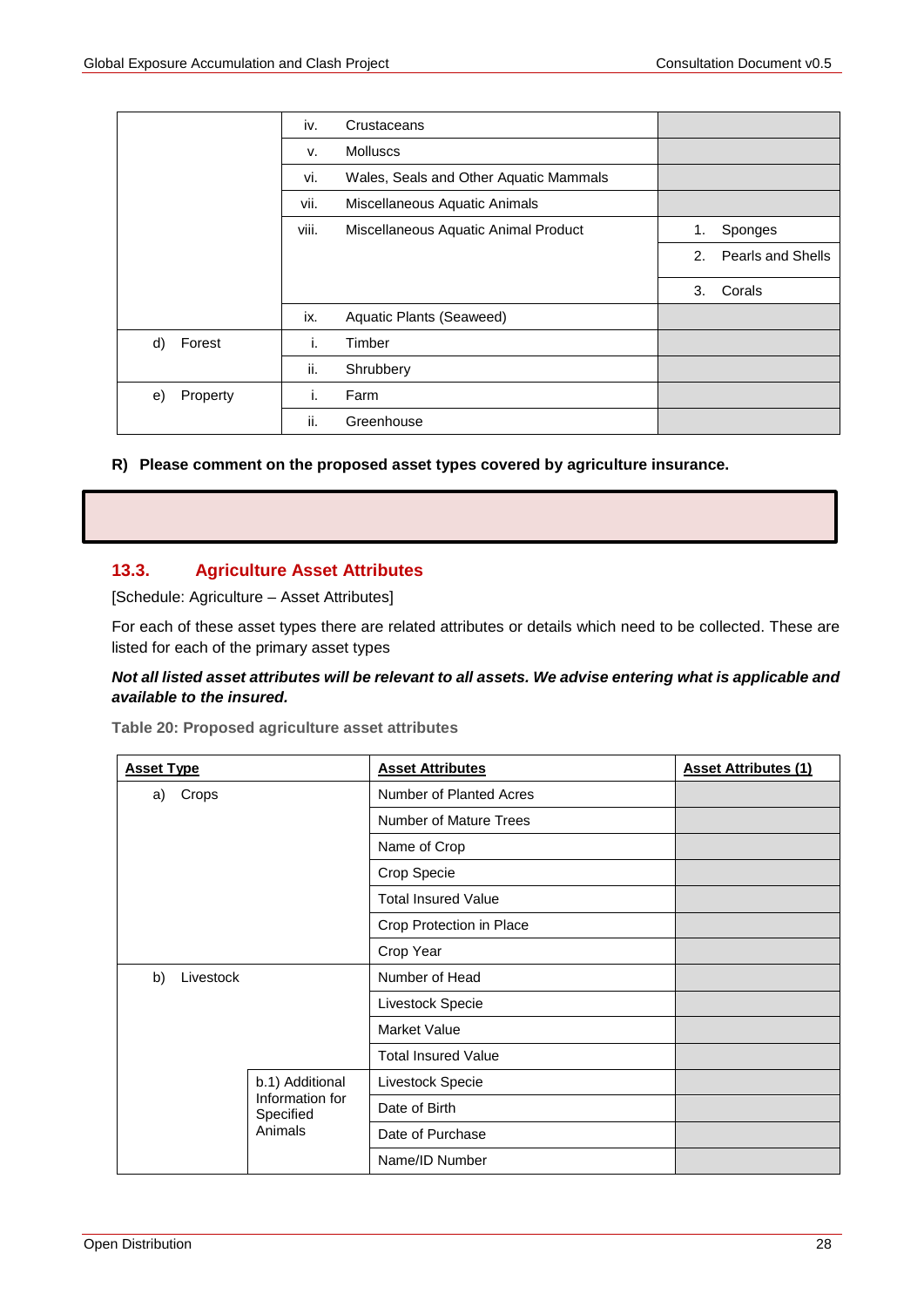|                                   |  | Sex                                |                |
|-----------------------------------|--|------------------------------------|----------------|
|                                   |  | <b>Insured Value</b>               |                |
|                                   |  | Cash Price Paid                    |                |
|                                   |  | Use                                |                |
| Marine/ Aquaculture<br>c)         |  | Marine Specie                      |                |
|                                   |  | Size                               | Number of Head |
|                                   |  |                                    | Number of Tons |
|                                   |  | Stock Fluctuation (Annual)         |                |
|                                   |  | Specie's Average Size              |                |
|                                   |  | Specie's Maximum Size              |                |
|                                   |  | <b>Stock Density</b>               | lbs/acre       |
|                                   |  |                                    | kg/hectare     |
|                                   |  | <b>Total Insured Value</b>         |                |
| Forest<br>d)                      |  | <b>Number of Planted Trees</b>     |                |
|                                   |  | Number of Planted Blocks           |                |
|                                   |  | Number of Planted Acres            |                |
|                                   |  | Maximum Number Harvested           |                |
|                                   |  | <b>Predominant Species</b>         |                |
|                                   |  | Average Age of Trees/Shrub (Years) |                |
| Farm Property <sup>15</sup><br>e) |  | Farm equipment                     |                |
|                                   |  | Number of outbuildings             |                |
|                                   |  | Number of other farm structures    |                |

**S) Please comment on the proposed asset attributes outlined. We are actively looking to increase our asset attributes schedule, and would appreciate feedback on agricultural asset attributes typically collected within your organisation.** 

## **13.4. Fixed Locations, Jurisdictions, and Geographical Area of Operation**

[Dictionary: Agriculture – Fixed Locations, Jurisdictions, and Geographical Area of Operation]

Fixed assets, such as farms or equipment, can be individually located by latitude and longitude coordinates or a geospatial object to provide geo-referencing for risk analysis and exposure management. When considering index based crop insurance, the associated area boundaries can be added as an additional geospatial object.

When considering mobile assets, such as livestock or aquaculture, location can be selected by the operational centre's location, or the location of the asset manager.

#### **T) Please comment if you feel this is sufficient. Is there anything else we need to consider?**

<span id="page-28-0"></span><sup>&</sup>lt;sup>15</sup> We have not listed out all the fields you would capture about a farm property as many of them will overlap with the well defined property schemas already in place.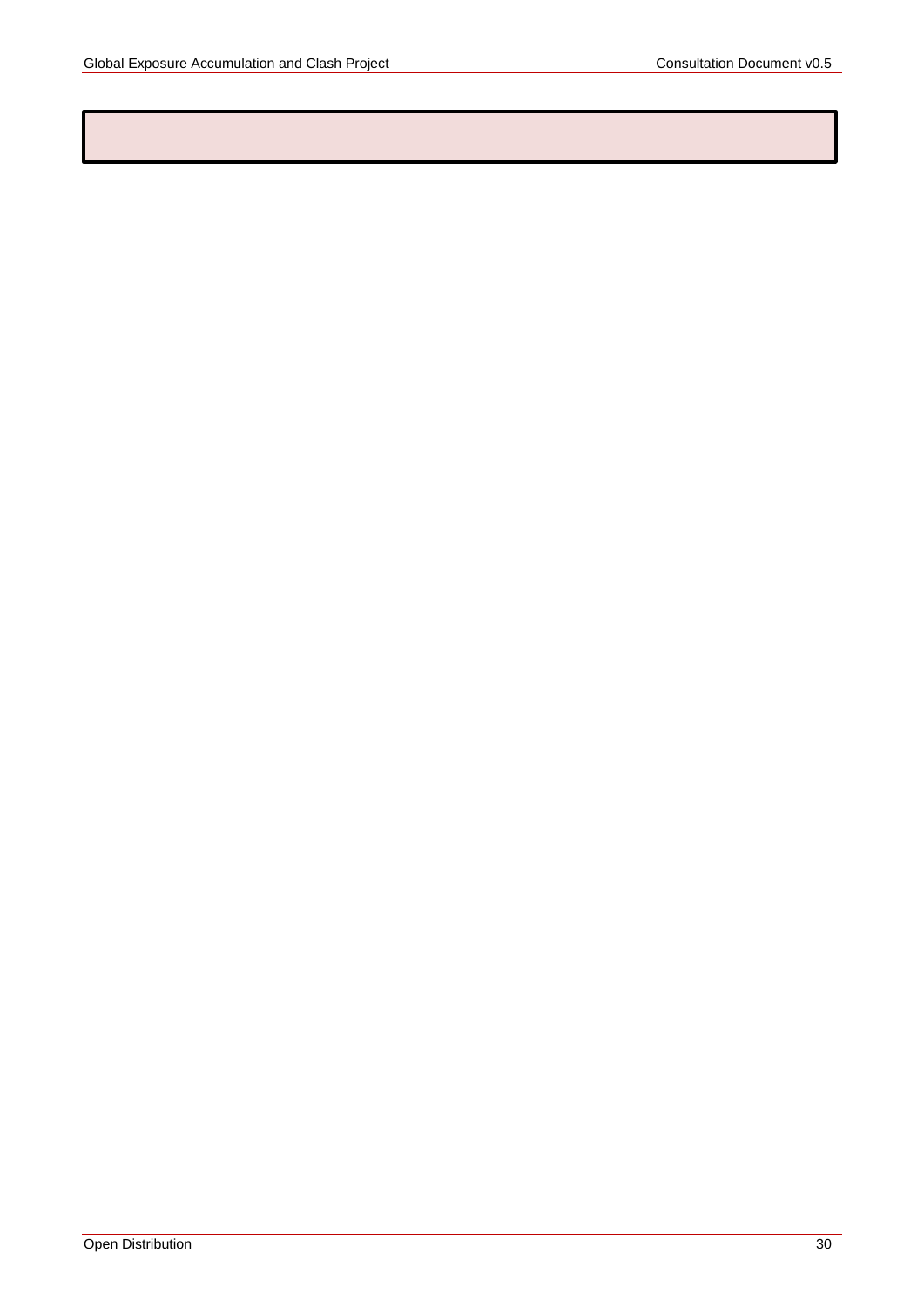# **14.Specialised Underwriting Classes (Specialty Insurance)**

The specialty market is a broad term that varies significantly across different insurance organisations. The term typically refers to insurance lines that require a "specialist" to underwrite and continue to adapt to the increasingly diverse market. After speaking with various industry stakeholders, we recognised that most specialty insurance types of insurance (such as agriculture, aviation, marine or energy) are represented amongst other schemas within this project. Due to the distribution of the speciality lines, we propose to redesign this section as a "Specialised underwriting classes", and design it as a default option for lines which do not fit elsewhere within the schema. Examples of these lines may include satellite coverage, event cancellation, or contingency coverages. Lines stipulated in this section will be user defined and are likely to include policies which are specific to that organisation.

Considering this outlook, the schema will provide the structure to be filled, but the dictionaries will not be populated. The schema will not be applicable to industry wide schemas or discussions, but can be added when considering internal exposure.

## **14.1. Types of Specialised Underwriting Classes**

[Dictionary: Specialised Underwriting Classes – Types of Insurance]

This dictionary will include the type of insurance, or the name which would be used when describing the policy sort. Broad categories will be listed, and can be further categorised into a subsection and a subsubsection. To ensure simplicity is preserved, we encourage keeping only two layers of categorisations where possible. An example of the structure is outlined below. A coverage will be identified for each type of insurance, listed on the far-right table.

| <b>Insurance Type</b> |                     | <b>Sub Insurance Type</b> |                           | Sub Insurance Type (1)                     | <b>Coverage Type</b> |
|-----------------------|---------------------|---------------------------|---------------------------|--------------------------------------------|----------------------|
| a.                    | Insurance Type<br>A | Τ.                        | Sub Insurance Type<br>A.1 |                                            | Coverage             |
|                       |                     | ii.                       | Sub Insurance Type<br>A.2 |                                            | Coverage             |
|                       |                     | iii.                      | Sub Insurance Type<br>A.3 | <b>Further Sub Insurance</b><br>Type A.3.a | Coverage             |
| b.                    | Insurance Type<br>в | Τ.                        | Sub Insurance Type<br>B.1 |                                            | Coverage             |
| c.                    | Insurance Type<br>С |                           |                           |                                            | Coverage             |

**Table 21: Types of specialty insurance**

## **14.2. Asset Types Covered by Specialised Underwriting Classes**

[Dictionary: Specialised Underwriting Classes – Asset Types]

This dictionary will include the asset or risk object types covered by the Specialised underwriting class, or the risk objects the policy applies to. Broad categories will be listed, and can be further categorised into a subsection and a sub-subsection. To ensure simplicity is preserved, we encourage keeping only two layers of categorisations where possible. An example of the structure is outlined below. There are general location and people schedules that are used by multiple classes of businesses and could be used for this class as well.

**Table 22: Specialty asset types**

| <b>Asset Type</b> | <b>Sub Asset Type</b> | Sub Asset Type (1) |
|-------------------|-----------------------|--------------------|
| Asset A<br>а.     | Sub Asset A.1         |                    |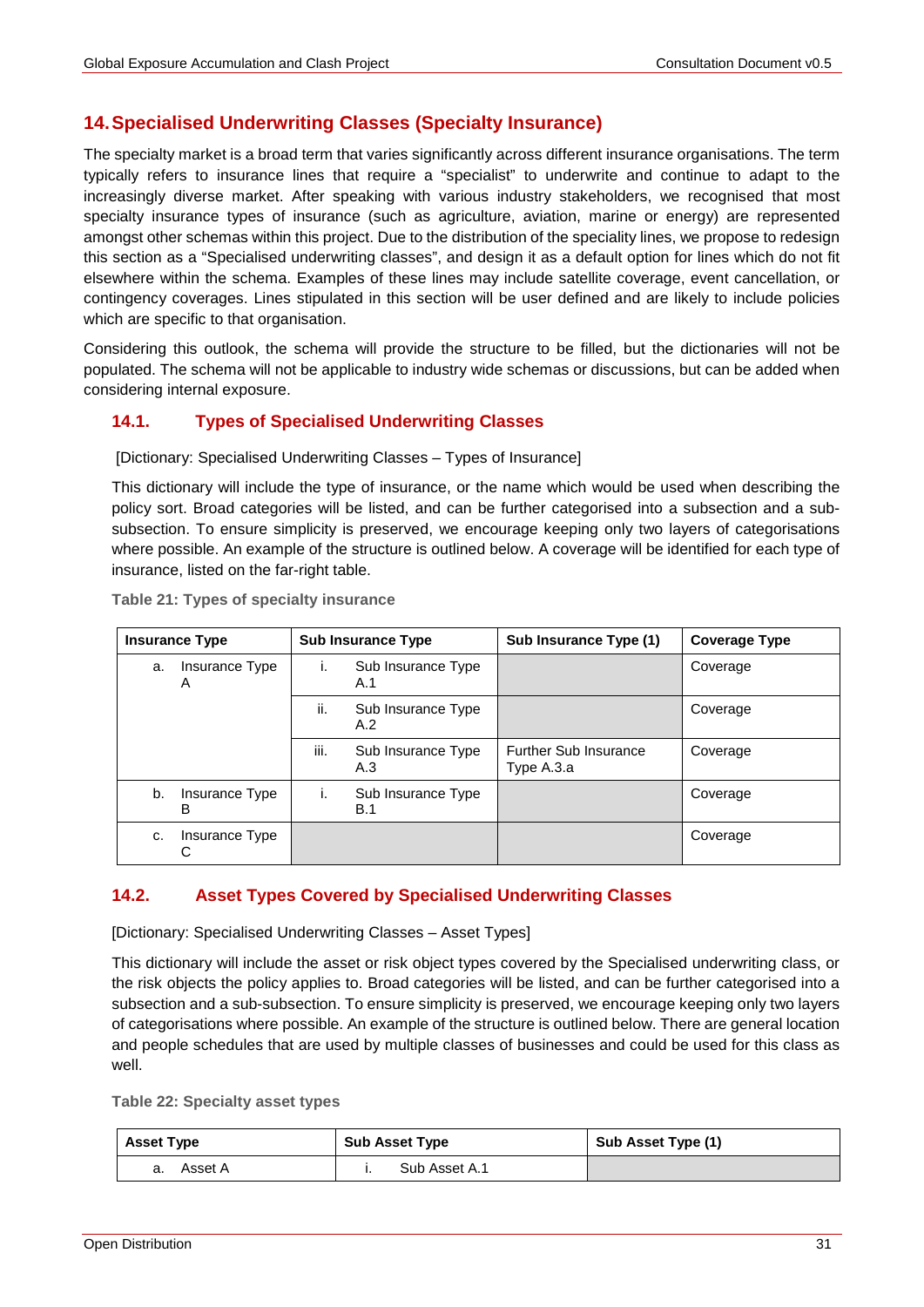|               | ii.<br>Sub Asset A.2  |                         |
|---------------|-----------------------|-------------------------|
|               | iii.<br>Sub Asset A.3 | Further Sub Asset A.3.a |
| Asset B<br>b. | Sub Asset B.1         |                         |
| Asset C<br>C. |                       |                         |

## **14.3. Attributes of Insured Assets by Type**

[Dictionary: Specialised Underwriting Classes – Asset Attributes]

This dictionary will provide the relevant attributes or information for each asset type outlined in 3.2. This should highlight the necessary information which is required to make informed exposure conclusions and recommendations.

**Table 23: Specialty asset attributes**

| <b>Attributes: Asset A</b> | <b>Attributes: Asset B</b> |
|----------------------------|----------------------------|
| Attribute 1                | Attribute 1                |
| Attribute 2                | Attribute 2                |
| Attribute 3                | Attribute 3                |

## **14.4. Locations, Jurisdictions, and Geographical Area of Operation**

[Dictionary: Specialised Underwriting Classes – Fixed Locations]

Location should be captured at the insured (account holder), policy, and asset level. Depending on the type of insurance, these can either be in the same location, or at different locations. By capturing all three, the legal jurisdiction, spatial exposure, and asset distribution can all be understood and reflected. The asset location can be difficult to calculate, and how it is captured can be unique to different lines of insurance.

## **U) Please comment on the proposed Specialised underwriting class framework. Is additional clarification or fields required for its feasibility?**